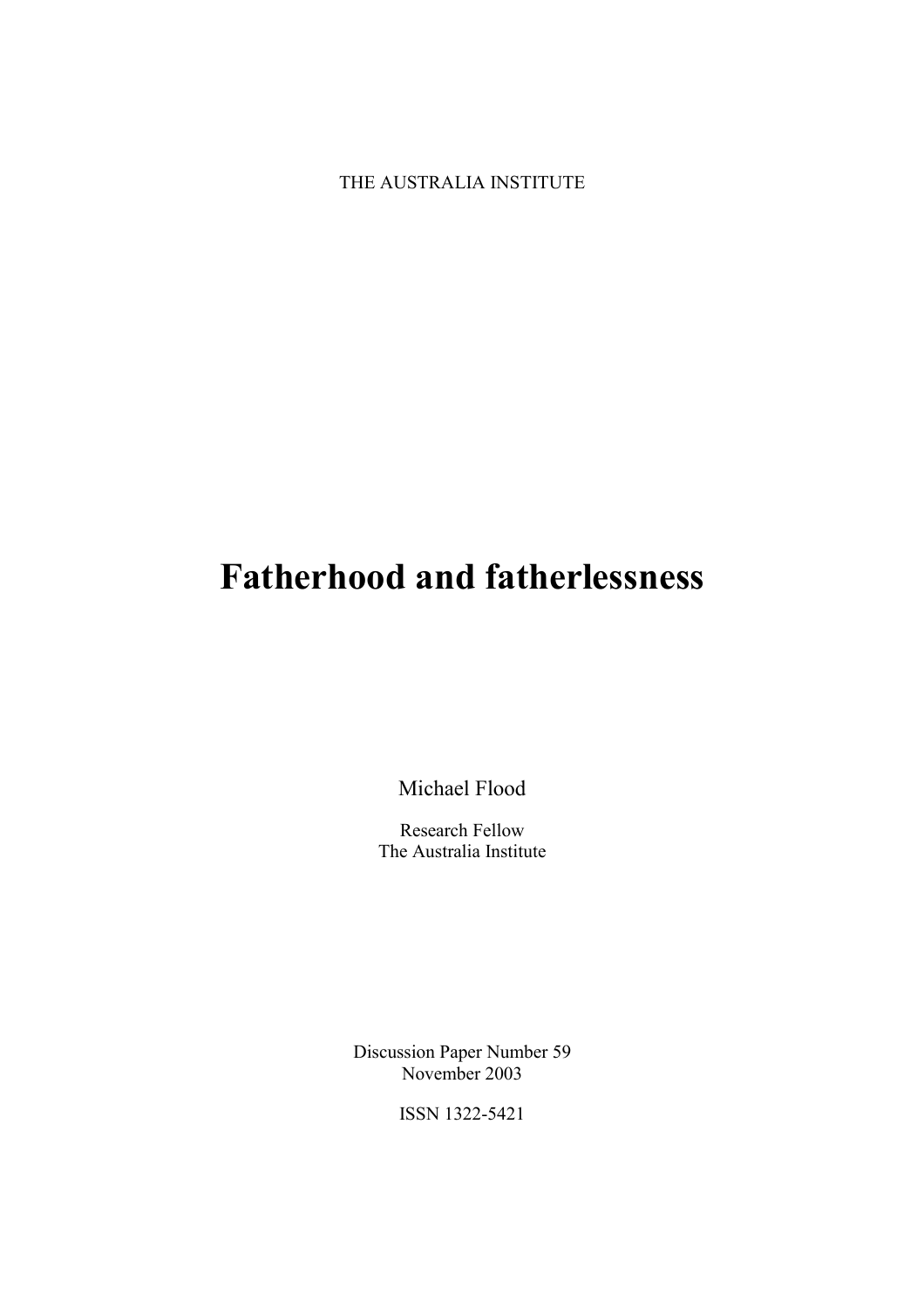# **Table of Contents**

| <b>List of Figures</b> |                                                                              | iv             |
|------------------------|------------------------------------------------------------------------------|----------------|
|                        | <b>Acknowledgements</b>                                                      |                |
| <b>Summary</b>         |                                                                              | vii            |
| <b>Introduction</b>    |                                                                              | 1              |
|                        | 2. Fatherhood: The best and worst of times                                   | 3              |
|                        | 2.1 Defining fatherhood                                                      | 3              |
|                        | 2.2 Shifts in the images and practices of fathering                          | $\overline{4}$ |
|                        | 2.3 The best and worst of times?                                             | 10             |
| 3.                     | The significance and impact of fatherlessness                                | 12             |
|                        | 3.1 Father absence in Australia                                              | 12             |
|                        | 3.2 The significance of fatherlessness                                       | 13             |
|                        | 3.3 The potential costs of father presence                                   | 19             |
|                        | 3.4 Dodgy methods and bogus statistics                                       | 21             |
|                        | 3.5 Fathers, sons and male role models                                       | 23             |
|                        | 3.6 What fathers bring to families                                           | 26             |
| 4.                     | Fathering politics and policies: The destabilisation of fatherhood           | 31             |
|                        | 4.1 The policy context                                                       | 31             |
|                        | 4.2 The social and political context: gender and fathering                   | 33             |
|                        | 4.3 Fathers' rights groups                                                   | 36             |
|                        | 4.4 What is wrong with a 'presumption of joint custody'?                     | 41             |
|                        | 4.5 Progress or regress?                                                     | 47             |
|                        | 5. Promoting the positive role of fathers                                    | 49             |
|                        | 5.1 Establishing father-friendly workplace practices and cultures            | 49             |
|                        | 5.2 Remove policy barriers to shared care                                    | 54             |
|                        | 5.3 Support fathers through family and parenting services                    | 55             |
|                        | 5.4 Address cultural obstacles to paternal involvement                       | 57             |
|                        | 5.5 Foster boys' and men's parenting and relationship skills and commitments | 61             |
| 6.                     | Conclusion                                                                   | 64             |
| <b>References</b>      |                                                                              | 67             |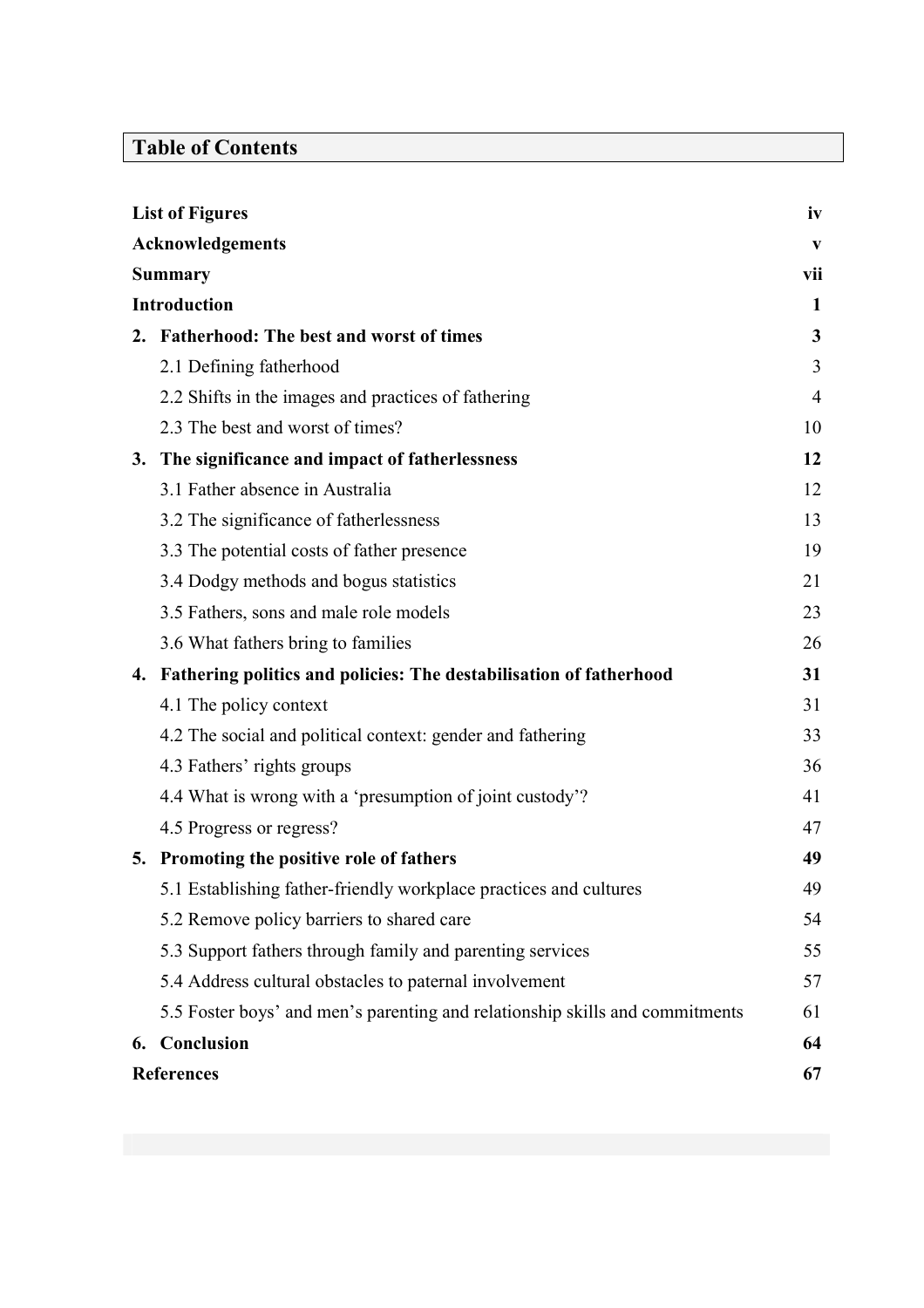Third, one size does not fit all. The best interests of the child, a key principle in family law, would be compromised by *any* presumption of a specific type of custody arrangement. The proposed law would undermine the ability and flexibility families need in order to develop parenting arrangements which best fit their children.

Fourth, the introduction of a presumption of joint custody is likely to increase the use of litigation to rebut the presumption, stretching the resources of the Courts and government.

Finally, a legal presumption of joint custody is likely to expose women, children and men to higher levels of violence. This prospect is particularly troubling given that there are already cases where the practice of family law privileges parental contact with children over children's safety.

While there is positive potential in contemporary discussions of fatherlessness, it is currently a long way from being realised. Promoting fathers' positive involvement with children is a laudable goal. But it will not be achieved by ill-considered changes in family law. If a rebuttable presumption of joint custody is neither an appropriate nor an effective way to effect this goal, what is?

# **Promoting the positive role of fathers**

The most important obstacle to fathers' parenting after separation is the absence of fathers' parenting *before* separation. Workplace relations, policy barriers, practical disincentives and social obstacles limit men's involvement in parenting, both before and after separation and divorce.

To promote fathers' involvements with their children, five strategies are vital.

First, establishing father-friendly (parent-friendly) workplace practices and cultures will make the most difference to men's opportunities for fathering. Fathers perceive the major barrier to their involvement in parenting to be their involvement in paid work, and their patterns of working make it difficult to be involved parents. In a labour market characterised by gender inequality, many couples make pragmatic decisions that the mother will work part-time or take time off while the father will continue to do paid work. Two institutional strategies have the potential to make a significant difference to men's parenting opportunities. Employers, with governmental support, must create more flexible workplaces free of penalties for involved parents of either sex, and must promote equal economic opportunities for women.

The second strategy is to remove policy barriers to shared care. Family policy in Australia currently discourages shared care of children, both in couple families and between separated parents, by rewarding a homemaker/breadwinner split in couple families and penalising single-parent families which share care of the child with the other parent.

The third strategy is to support fathers through family and parenting services. Familyrelated services, including antenatal and postnatal services, community-based services for families with children, and early childhood education services, have an important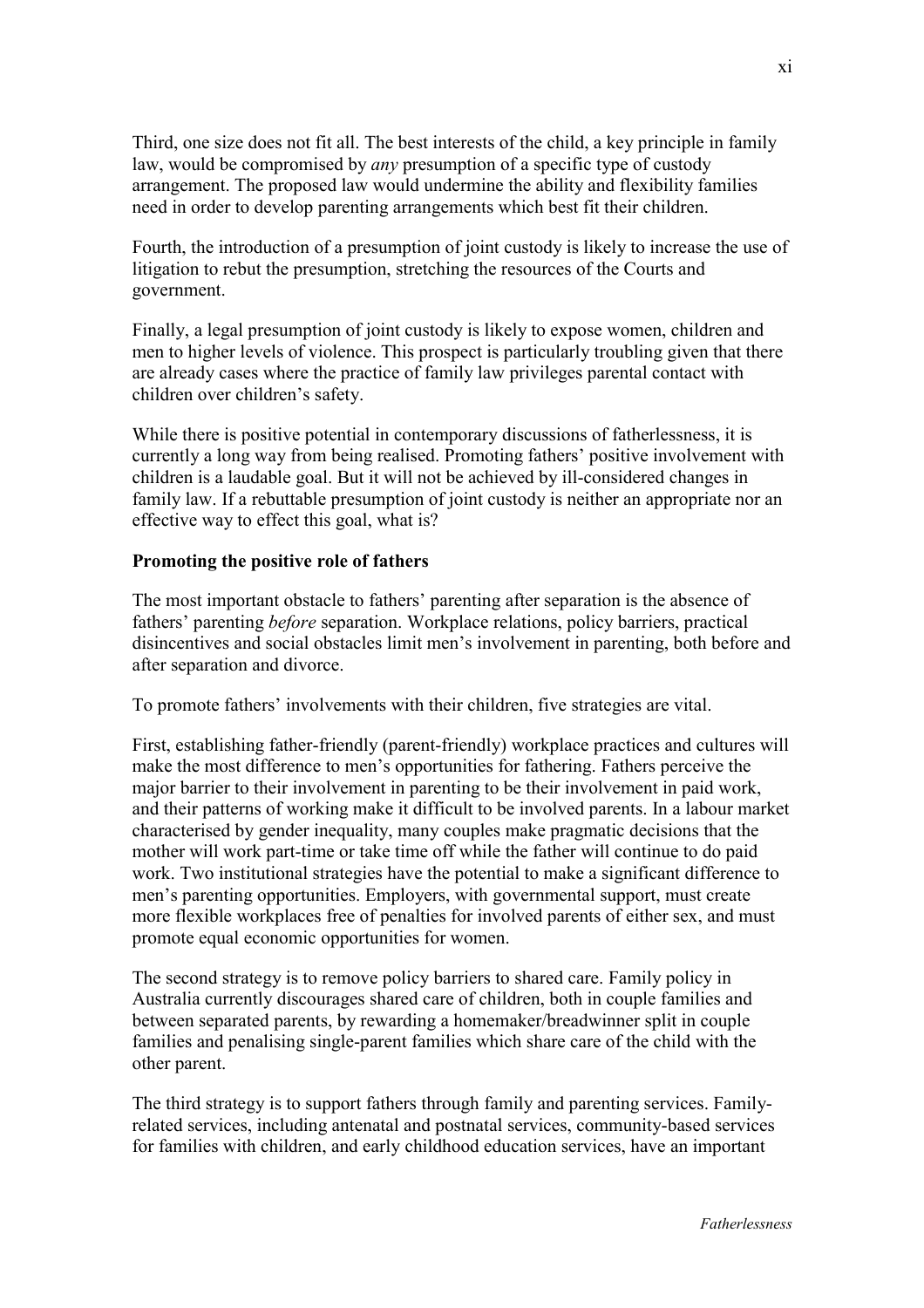role to play in fostering fathers' involvement in families. Family-related services require dedicated funding and policy support for this goal. In addition, the activities, atmosphere and staffing of family-related agencies must be father-friendly, and familyrelated services should develop forms of service delivery which are effective in engaging fathers.

The fourth strategy addresses the cultural obstacles to paternal involvement. Common cultural norms in Australian society, including a culture of work and materialism, the absence of a culture of fatherhood, a culture of maternalism, and suspicion towards fathers, are unsupportive of men as parents. At the same time, many men have managed, despite these obstacles, to create and sustain an experience of involved fathering.

The final strategy in this five-point plan is the most general yet it will have practical impacts on men's involvement in parenting. Fostering fathers' active involvement with children requires cultural change in gender norms, particularly those norms which define manhood as non-nurturant and unemotional and which stifle boys' and men's parenting and relationship skills and commitments.

Men's positive involvement with children will also be fostered by improving men's relations with women. Non-conflictual and cooperative relationships between parents, whether in relationships or separated, are the bedrock of their positive involvements with children. When men share equally in the care of children with women, their marriages and relationships also improve. Thus both men and women benefit from men's involvement in parenting.

Fathers in Australia face a real moment of opportunity. Shifting social and economic conditions have both intensified the obstacles to, and created new possibilities for, involved fathering. In order to capitalise on this opportunity, however, both the Government and the community must adopt a much more sophisticated approach to analysing the causes and consequences of fatherlessness. Australian fathers need policies that help them connect with their children at all stages of life, not simplistic laws that fail to address the real obstacles to involved fathering.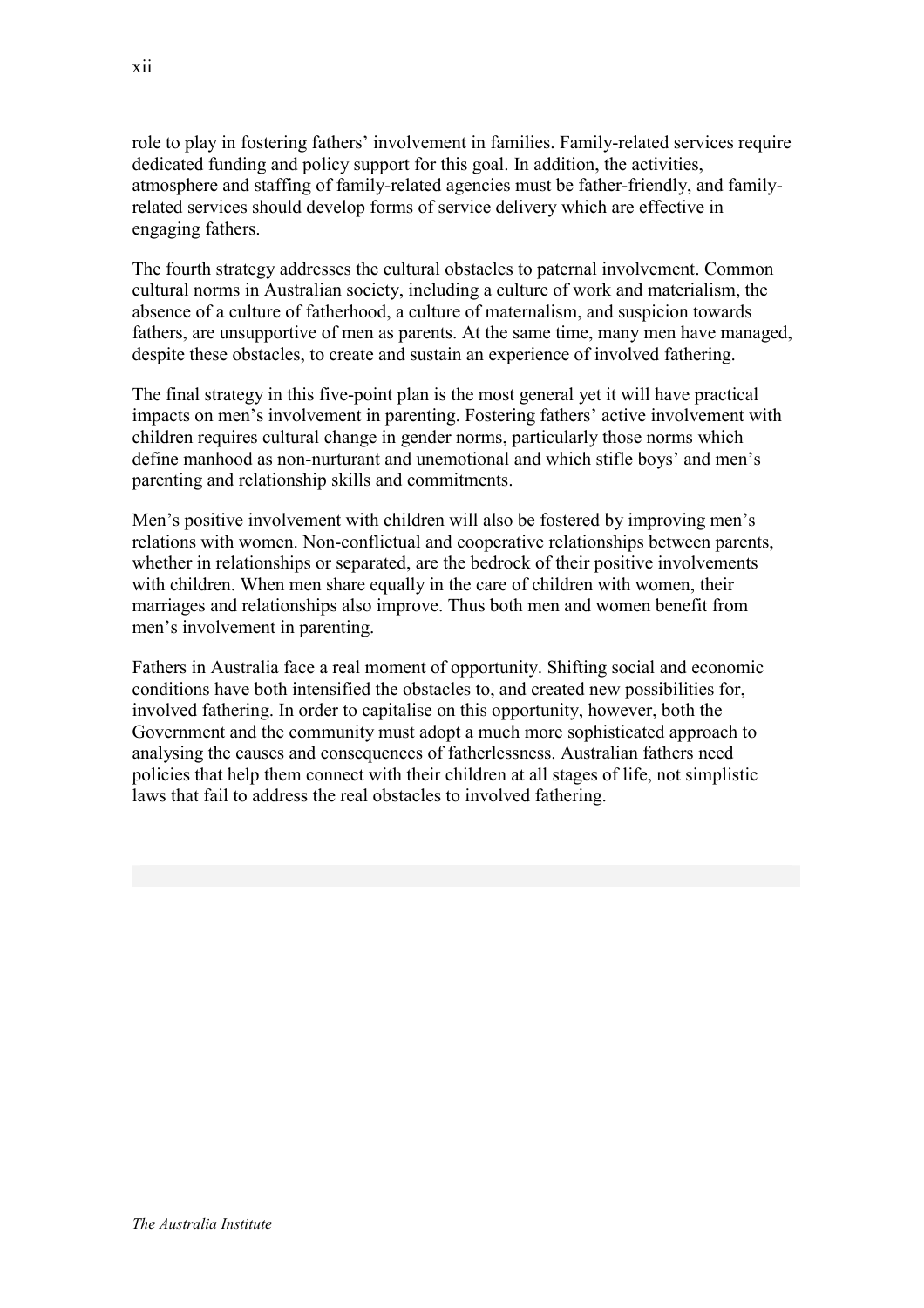# **5. Promoting the positive role of fathers**

Promoting fathers' involvement with their children is part of building healthier families and healthier communities. Fathers' active participation in parenting is desirable not because mothers are inadequate, nor because fathers bring something unique to parenting, nor even because every family must have a father at its head. Instead, fathers' participation is desirable because fathers, like mothers and other parenting figures, can and do make valuable contributions to the emotional, material and social well-being of children and families.

The proposed rebuttable presumption of joint custody in family law has been framed by some advocates as a means of increasing fathers' participation in parenting after separation. This paper has already argued that the lack of such a legal presumption is not a significant barrier to men's involvement in post-divorce fathering. In fact, the most important obstacle to fathers' parenting after separation is the absence of fathers' parenting *before* separation. At the point of relationship dissolution, many fathers 'have not established patterns of shared care, nor do they necessarily have the kind of relationships with their children that allow a smooth transition to a significant caring role' (HREOC 2003, p. 12). Given this, it is mothers who are often nominated as the primary carer. Thus, the best way to increase fathers' participation in parenting after separation is to promote greater involvement in parenting by fathers in couple families. Sharing care of children in couple families is desirable in itself, and will also lead to greater sharing of the care of children of separated parents.

A five-point strategy with which to promote the positive role of fathers is outlined below. This strategy is applicable to fathers in a variety of parenting situations, whether in couple families, after divorce, as primary carers or in other situations. In other words, while joint custody proposals focus on parenting after divorce and separation, this fivepoint strategy addresses parenting in this *and* other contexts. The discussion outlines the policy barriers, practical disincentives and social obstacles which limit men's involvement in parenting, and offers strategies in response to each.

# **5.1 Establish father-friendly workplace practices and cultures**

Shifting the practices and cultures of the workplace and their interrelationships with gender will make the most difference to men's opportunities for fathering. Public discussions of work and family so far have focused on the impact of women's workforce participation on children, but there has been little attention to the impact of men's workforce participation (Hand and Lewis 2002, p. 26). Yet in most families with children, both mothers and fathers are in paid work. In June 1999, in 59 per cent of Australian couple families with children aged less than 15 years, both parents worked in the labour force (Weston *et al.* 2001, p. 19). In June 2003, 84 per cent of husbands or partners with children under 15 years were employed full-time and six per cent were employed part-time (ABS 2003).

While there is a growing awareness of family-friendly workplace policies, hours spent working in fact have become *less* family-friendly, with an increase in the hours of fulltime workers, especially among men (Weston *et al*. 2002, p. 19). Other workplace trends are further limiting women's and men's parenting opportunities, increasing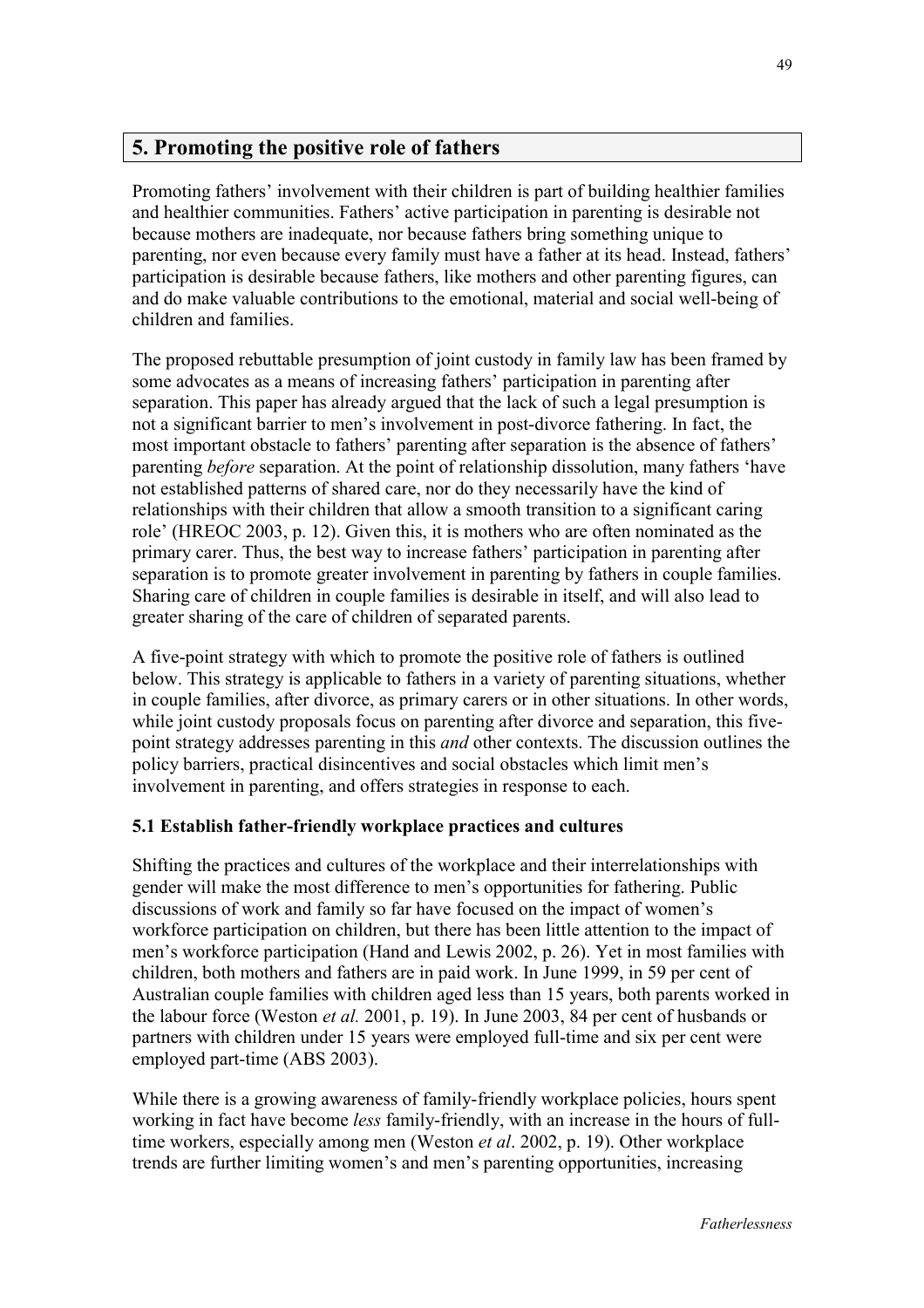pressure on families and making it harder to maintain quality intimate relationships, including job insecurity, working at unsocial times, frequent short-term travel and expectations about 24-hour availability (Russell and Bowman 2000, pp. 1-2). On the other hand, a small number of organisations and workplaces in Australia have adopted innovative work-family practices, and family-friendly provisions are an increasing aspect of certified agreements and Australian workplace agreements (Russell and

Fathers in Australia perceive the major barrier to their involvement in parenting to be their involvement in paid work. A national survey by Russell *et al.* (1999) found that fathers on average would prefer to work ten hours fewer per week than they currently do. They experience more difficulty in balancing work and family lives than do their employed female partners, and they report lower levels of support from their workplaces (Russell *et al.* 1999, pp. 35-36). A more recent study further documents the ways in which fathers' paid work constrains their ability to spend time with their children. Fathers spoke of the demands of establishing and maintaining a career, the need to work longer hours for financial reasons, and the perception that their workplaces or working conditions do not support them in taking time out for their families (Hand and Lewis 2002, pp. 28-29). Many fathers are committed to their careers, but resent the fact that their employers expect them to choose between work and family. In addition, the stresses of work affect their abilities to be a good parent.

Significant numbers of fathers have tried to change their involvements in paid work to find time for parenting and family. Russell *et al.* (1999, p. 36) report that 64 per cent of fathers surveyed had made changes in their work life in the last five years to improve the quality of their personal or family life, including reducing their hours, increasing their work flexibility or changing to less demanding jobs. Other studies find that some fathers adjust their hours, move away from shift work, or take advantage of workplace flexibility and family-friendly policies (Hand and Lewis 2002, pp. 28-29). Another study of dual-earner couples documents the use of three strategies; placing limits on careers, having a one-job one-career marriage, and trading off. However, women are far more likely than men to use one strategy for finding time for parenting, that of leaving the work force. This strategy is not always possible or desirable for fathers because of their enjoyment of paid work, financial constraints, or feeling compelled to fulfil a traditional male breadwinner role (Hand and Lewis 2002, p. 28). In addition, only 30 per cent of employed fathers (in June 2002) with children aged under 12 years made use of family-friendly work arrangements to care for their children, up from 24 per cent in 1993 (ABS 2003).

Unequal parenting in heterosexual couples, where the mother does most, is the 'path of least resistance' for many parents. Fathers and mothers assess their relative earnings, and make pragmatic decisions that the mother will work part-time or take time off while the father will continue to do paid work. Such decisions make most sense in a labour market distinguished by persistent gender inequality. The paid labour market is still characterised by both horizontal and vertical segmentation by gender (Heiler *et al.*

Bowman 2000, pp. 27-37).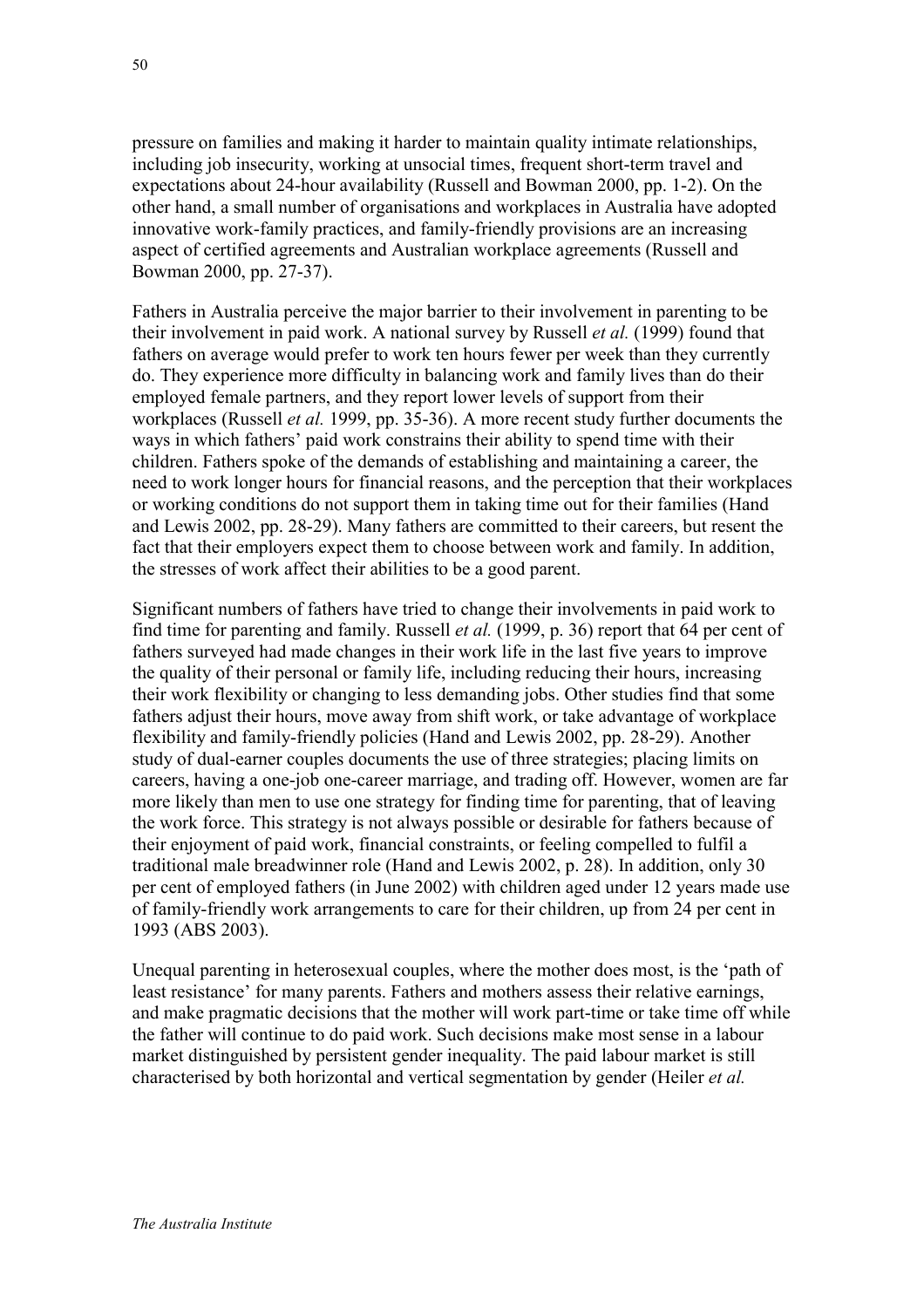1999).<sup>43</sup> Women's employment is concentrated in lower status and poorer paid industries, and within any one sector men dominate managerial, administrative and executive positions. In a context where men are typically paid more than women and are more likely to be in jobs with rigid and demanding working weeks, fathers and mothers end up reproducing such patterns of gender inequality in their individual decisions about parenting.

Women's rates of labour force participation are affected more than men's by the presence of children. In June 1999, of wives with children under 15 years old, 61 per cent were in the labour force as opposed to 94 per cent of husbands. The same holds for single parents, with 52 per cent of sole mothers and 65 per cent of sole fathers in the labour force (Weston *et al.* 2001, p. 19). Thus for men to be equal parents, they must overcome or reverse both the costs and benefits which lead to maternal primacy in parenting (Gerson 1997, p. 46).

There has been little research on the effects of fathers' employment demands on children. But a recent Australian study found that long and 'unreasonable' hours meant that working parents, fathers included, went days without seeing their children and missed key events in their lives.<sup>44</sup> Fathers' work hours and job stress also can have an indirect negative effect by increasing the burden of child rearing shouldered by mothers. A recent American study found that job-related variables among fathers such as job satisfaction, negative mood and job-related tension impacted on fathers' authoritative parenting, which in turn affected children's behaviour such as school achievement, acting out and shyness (Russell and Bowman 2000, pp. 17-18).

More is known about the impact of workplace demands on intimate relationships. This is a key issue for the question of fathering in two ways. First, men's intimate relationships with women are often the context for men's fathering and a critical mediator of the nature and quality of that fathering. Second, to the extent that men's intimate relationships with women break down, the outcomes of separation and divorce have a profound influence on men's parenting. The evidence is that workplace demands have a pivotal impact on the quality of intimate relationships. Work/family conflict, unsociable hours (such as in shift work), and other work-related stresses are associated with lower levels of marital satisfaction, reduced marital quality and a higher likelihood of divorce (Russell and Bowman 2000, pp. 24-25). Workplace demands make it harder for couples to communicate effectively, resolve conflicts and sustain their relationships.

Evidence that men's participation in paid work is critical in shaping their fathering opportunities and commitments also comes from research into the paths through which men become involved fathers. Gerson (1997) finds that men's adult experiences and opportunities influence both the *desire* to be an involved father and the *ability* to fulfil that desire. Three social conditions are especially important in nourishing men's interest

<sup>43</sup> Also see; 'Women (not) on top,' *The Australian*, 26-27 April 2003. 'Boardroom still a man's world where connections are crucial,' *The Sydney Morning Herald*, 16 January 2001; 'Still more toys for boys in top jobs,' *The Sydney Morning Herald*, 12 May 2000.

<sup>44 &#</sup>x27;Culture of work, stress and no play,' *The Sydney Morning Herald*, 5 September 2001.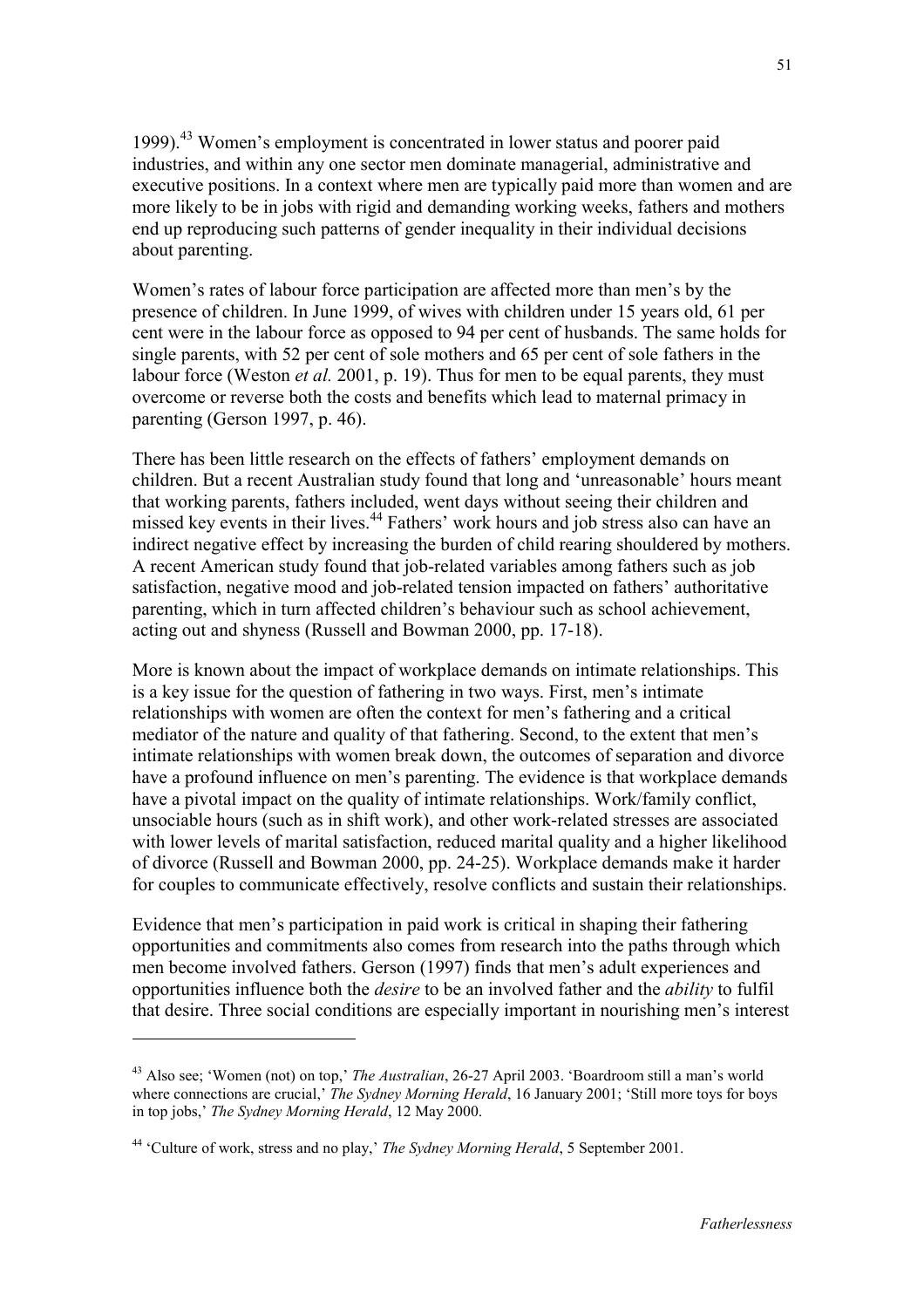in and commitment to caring for children (although only some such men will become equal parents). One of these is where a man's paid work provides or generates space for other avenues of personal fulfilment and expression, in two contrasting ways. Men faced with limiting and frustrated work opportunities may look for other sources of fulfilment and meaning. And men may opt for more intrinsically satisfying work rather than more highly paid jobs, choosing time over money (Gerson 1997, pp. 41-42). In every case of men's equal parenting Gerson studied, she found at least one of three circumstances present, and one key circumstance was the option to choose flexible work arrangements. Men were more likely to be involved fathers if they had the flexibility and autonomy at work to create time and space for parenting (Gerson 1997, p. 47).

At a personal level, two other experiences help build men's commitment to caring for children. One is becoming committed to an egalitarian relationship, particularly where the female partner has strong ties for example to work outside the home. For some men in this situation, involved fathering also comes to represent a moral commitment to fairness and gender justice. Another is having opportunities to develop satisfying relationships with children. Men who have early and intensive involvement in nurturing their own or other people's children are more likely to discover parenting skills and to seek ways in which to express them (Gerson 1997, pp. 41-43). Of the three circumstances noted by Gerson in cases of men's equal involvement in shared parenting, the other two comprised the mother's work commitments (including having even better work opportunities than the father), *and* her offer of economic and emotional support for the father's involvement (Gerson 1997, p. 46).

It is clear that two institutional strategies have the potential to make a significant difference to men's parenting opportunities. The first is to create more flexible workplaces free of penalties for involved parents of either sex. Contemporary thinking on family-friendly policies suggests that they must be guided by flexibility, and may include 'flexible hours such as control over start and finish times, flexi-time, regular part-time work, allowing workers to work total weekly hours and creative solutions to *ad hoc* family needs' (Russell and Bowman 2000, p. 27). Other family-friendly policies include:

[R]elocation assistance, child care (centres and referral, emergency), family support (youth clubs, family leave, parenting seminars, respite care for people who have family members with disabilities), care for dependent adults (elder care resource and referral services), flexible work and leave arrangements (flexible hours, flexible working year, career breaks, jobsharing, permanent part-time work, home based work), [and] other familyfriendly measures (flexible salary packages, work and family information) (Russell and Bowman 2000, p. 28).

Further innovative strategies adopted by Australian companies include challenges to the culture of long hours at work, campaigns such as 'Go Home on Time Days', and encouragement to work smarter not harder.

Swedish research finds that in the organisations most supportive of men taking parental leave, leadership comes from the top, from younger male managers who are fathers and older men concerned that younger men should have more contact with their children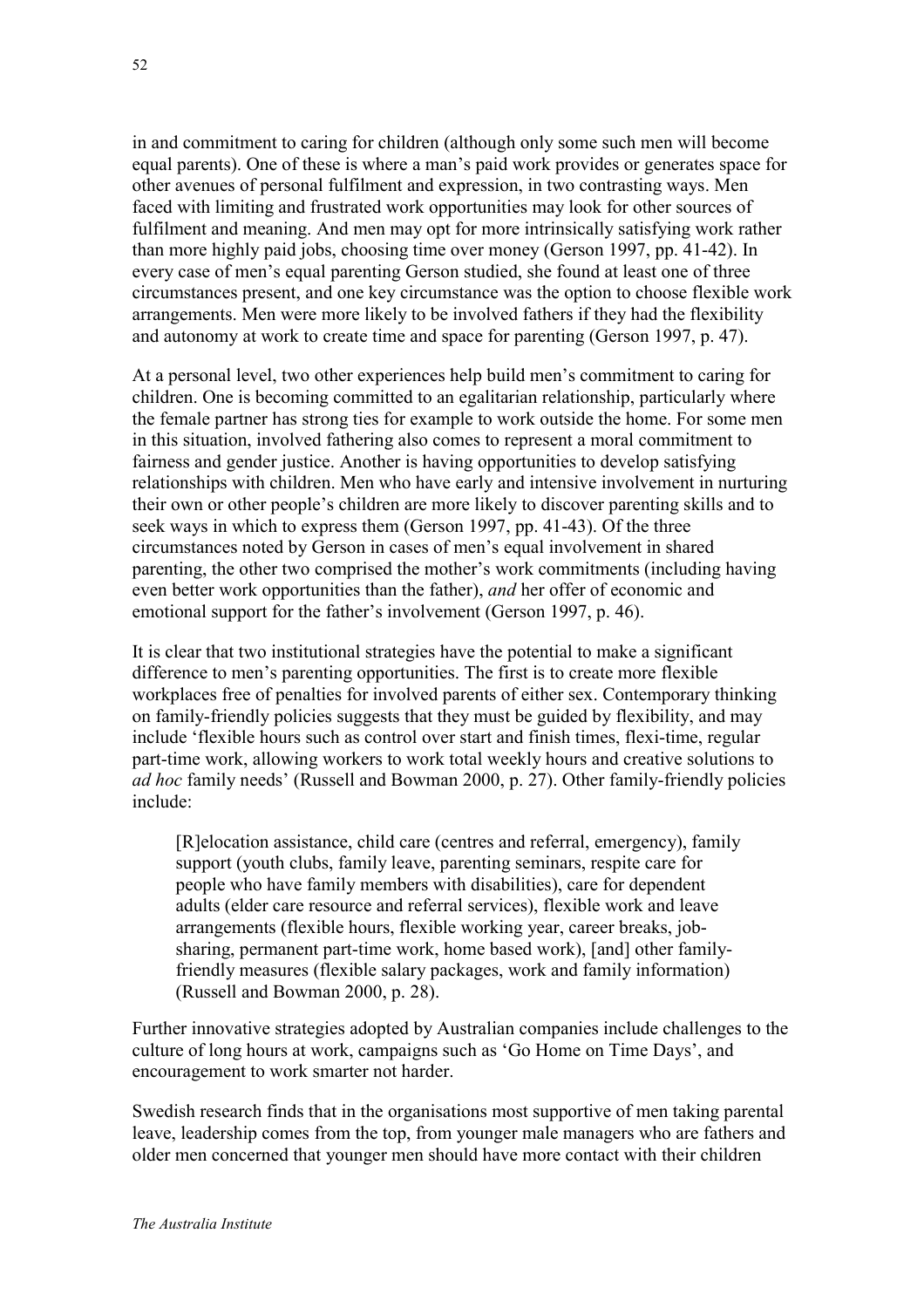than they themselves had. Innovative organisations have recognised the benefits both to employees and business of addressing work and family issues, and have considered work practices and organisational culture in making change (Russell and Bowman 2000, pp. 33-34). There is a growing consensus in the work-family literature that real advances can only be achieved through altering the culture and structure of the workplace. A detailed Australian case study documents that change is facilitated by high-level endorsement, integration with business, addressing barriers such as traditional assumptions about gender roles, using research and data collection, involving employees at every stage, and including the full range of issues at stake (Russell and Bowman 2000, pp. 35-37).

The second institutional strategy with the potential to boost men's parenting opportunities is the promotion of equal economic opportunities for women (Gerson 1997, p. 51). Several Australian organisations have aligned their work/family strategies with other efforts aimed at enhancing gender equity, such as reducing hierarchical and occupational segregation, improving pay equity, running awareness programs for management and adopting affirmative action programs, and this has been especially effective (Russell and Bowman 2000, pp. 32-33).

Some fatherhood advocates are ostensibly committed to increasing fathers' involvement in parenting but they undermine this by arguing for actually reducing women's economic opportunities. In the National Fatherhood Forum's '12 Point Plan', released in June 2003 at Parliament House, one point stresses the need 'to reassess the relevance of outdated affirmative action policies and consider a return to merit based selection where only the best person for the job is offered employment'. This statement demonstrates a misunderstanding of affirmative action, given that its aim is to enhance merit-based selection rather than contradict it. But if this strategy succeeded in limiting women's participation in the (paid) labour force, it would also limit men's participation in parenting. Similarly, in a December 2002 press release, the Shared Parenting Council of Australia (a coalition of fathers' rights, family law and church groups) rejected recommendations for paid maternity leave put forward by the Sex Discrimination Commissioner Pru Goward, describing them as 'discriminating against single income (male provided) families'.45 Genuine advocates for involved fatherhood should be lobbying for further efforts to improve women's economic opportunities, not arguing for winding them back.

Recognising that employees also live in wider communities, Russell and Bowman (2000, pp. 28-40) emphasise that communities too must be family-friendly. Too many everyday services and institutions continue to act as if all families have a full-time homemaker present. Workplace strategies will be limited unless they are complemented by community resources in such areas as child care and elder care, school based afterschool programs and counselling, and activities for youth.

 $45$  Shared Parenting Council (2002) Maternity Leave Proposal by Sex Discrimination Commissioner – A Blatant Act of 'Sex Discrimination'. Media Release, 11 December.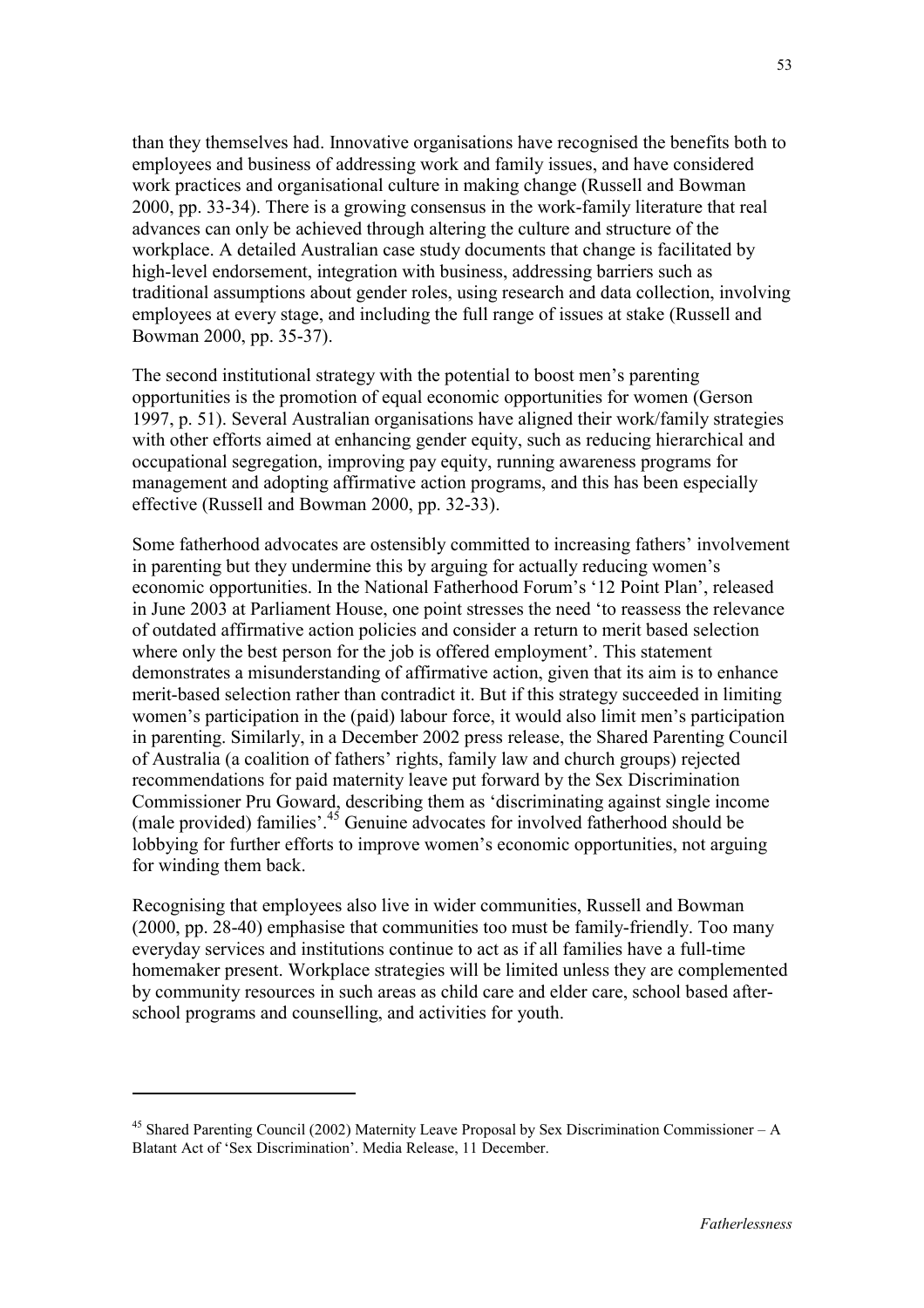#### **5.2 Remove policy barriers to shared care**

Family policy in Australia currently discourages shared care of children both in couple families and between separated parents. Current policies reward a homemaker/breadwinner split in couple families, and penalise single-parent families which share care of the child with the other parent (National Council of Single Mothers and their Children 2003). Changing such policies therefore is a second important means of increasing fathers' involvement in their children's lives.<sup>46</sup>

There are at least three ways in which family policy acts as a disincentive to fathers' shared parenting with mothers. The first concerns family support policies associated with the Baby Bonus and Family Tax Benefit, which penalise couple families with young children if both parents are in the paid workforce. The penalties are summarised by the National Council of Single Mothers and their Children in response to a question on notice at the Adelaide hearings of the inquiry into child custody arrangements;

Currently the Baby Bonus and Family Tax Benefit B provide the highest returns to single-income couple families with children aged 0-5. The withdrawal rates of these two payments are so high if both parents undertake paid work that the family loses money unless both parents are high income earners. The practical effect of the eligibility criteria for the Baby Bonus and FTB B is to force one parent to work longer hours to increase family income, in preference to sharing the earnings activity with the other parent. In most families it is fathers who stay in the workforce because they usually attract a higher hourly rate of pay and can pursue higher earning career options compared to mothers. Mothers' withdrawal from paid work to give birth and their role in breastfeeding also tends to establish patterns of maternal care for children, which when combined with the financial penalties of current family support payments if they return to work, tend to underpin a pattern of lower father involvement in direct care provision. (National Council of Single Mothers and their Children 2003, p. 4)

Instead, family support policies should foster parents' choices regarding involvements in parenting and paid work by offering the same level of financial support to couple families within similar income levels regardless of how earning and parenting work is divided between parents.

Second, single parents are discouraged from sharing care of their child(ren) under current Family Tax Benefit (FTB) arrangements. If a heterosexual couple with children have separated and try to share care of the children, the children effectively live in two households. Both households have costs associated with that care, resulting in an overall cost that is higher than that for a single household with children. Yet FTB payments are divided proportionately across households, thus not acknowledging this higher cost. The

<sup>&</sup>lt;sup>46</sup> For reasons of space, this discussion addresses only three key policy obstacles to shared parenting, and does not consider further questions regarding the operations for example of policies of child residence and contact.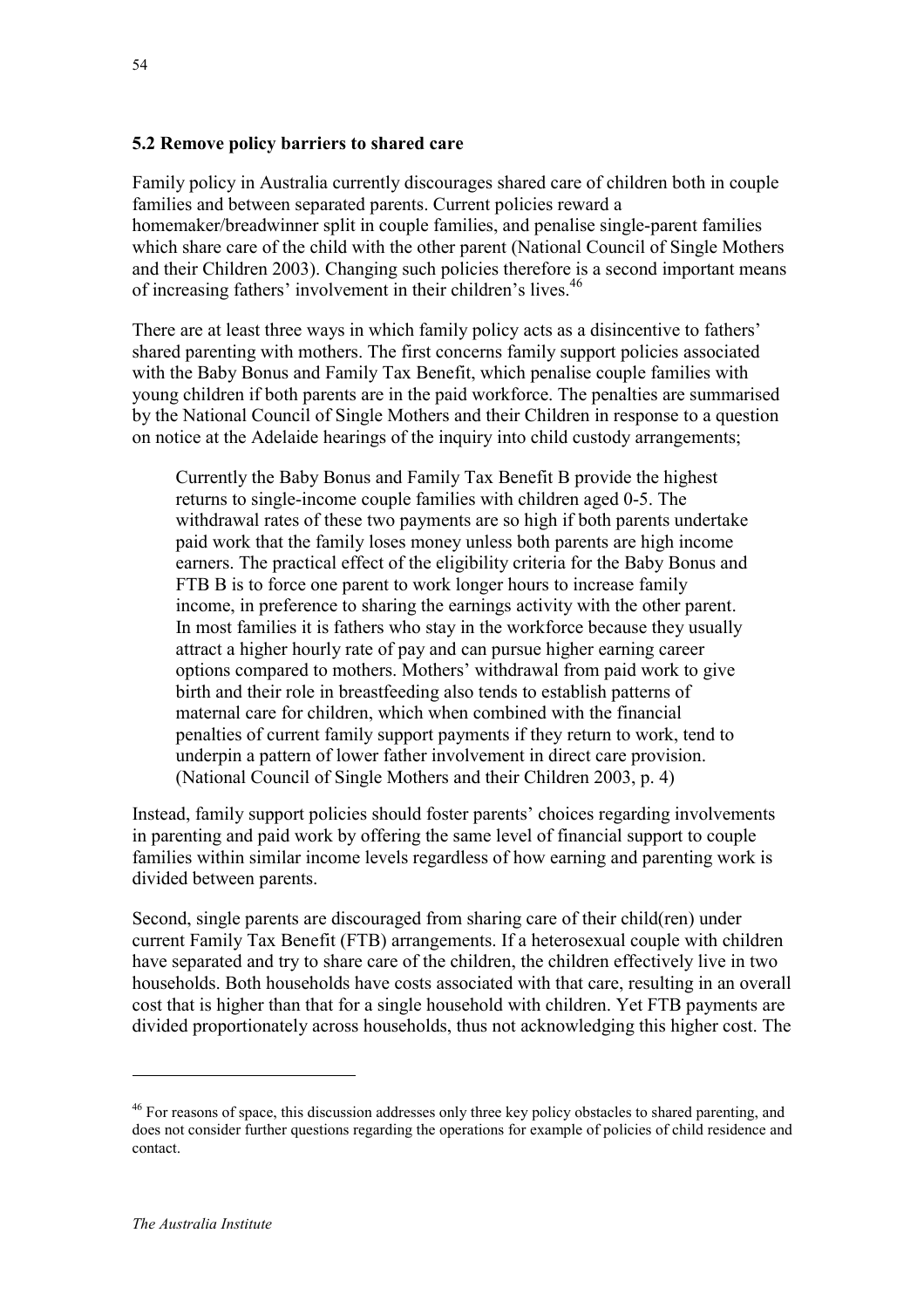National Council of Single Mothers and their Children (2003, p. 4) recommends increasing FTB as follows:

The costs of sharing care indicate a need for a 20 per cent increase in FTB payments for children in each household. When care is between 30-70 per cent in each household, payment rates for Family Tax Benefit A and B should be increased by 40 per cent overall for each child and proportionately distributed to reflect the limits on parental earnings, and the higher needs of the child and costs of providing care across two households. Parents providing 70-100% care are typically meeting ongoing costs, such as education, health, clothing and recreation needs, for the child and should receive 100% of FTB payments, whilst low-income contact parents with 10- 29% care should be able to claim a Contact Allowance to meet the costs of contact. This would increase the adequacy of family support and reduce parental conflict when children live across two households.

A further discouragement to shared parenting by separated couples is represented by income support policies. At present, the Parenting Payment can only be claimed by one parent of a child while the other parent is forced to claim Newstart. Newstart is a smaller payment, is reduced more quickly as earnings increase, and involves a high level of mutual obligation activities and a harsher compliance regime. Sole parents on Newstart are forced to comply with onerous requirements, and if they cannot cope with both these and the demands of parenting they may be 'breached' and subject to severe penalties. In other words, the conditions of Newstart are inconsistent with the care needs of children. In an income support system more supportive of shared parenting, parents providing substantial care to children (for example at 40 per cent or more of the child's care) would be able to claim a Parenting Payment, as both the National Council of Single Mothers and their Children (2003) and ACOSS (2003, p. 8) recommend.

#### **5.3 Support fathers through family and parenting services**

Family-related services, including antenatal and postnatal services, community-based services for families with children, and early childhood education services, have an important role to play in fostering fathers' involvement in families. Among agencies that provide support to families with children, there is general attitudinal support for fathers' involvement. However, fathers are a tiny minority of the parents who access such services, and thus far there has not been a sustained or systematic effort among family services to engage men. Writing in 1999, Russell *et al.* noted that the majority of programs and services targeting fathers have been small-scale, locally initiated and lack a broad policy base and funding. Nevertheless, among community and government agencies there is growing commitment to providing and improving services for men and fathers. Father-specific and father-inclusive programs and content are emerging within organisations, there is increasing knowledge and experience regarding how to effectively engage fathers, and interagency collaborations to improve services and access for fathers are beginning to develop (Russell *et al.* 1999, pp. viii-ix).

Dedicated funding and policy support are necessary to facilitate service provision to fathers. A survey of agencies conducted by Russell *et al.* in 1999 found that only minimal and unstable levels of funding are available for services or programs including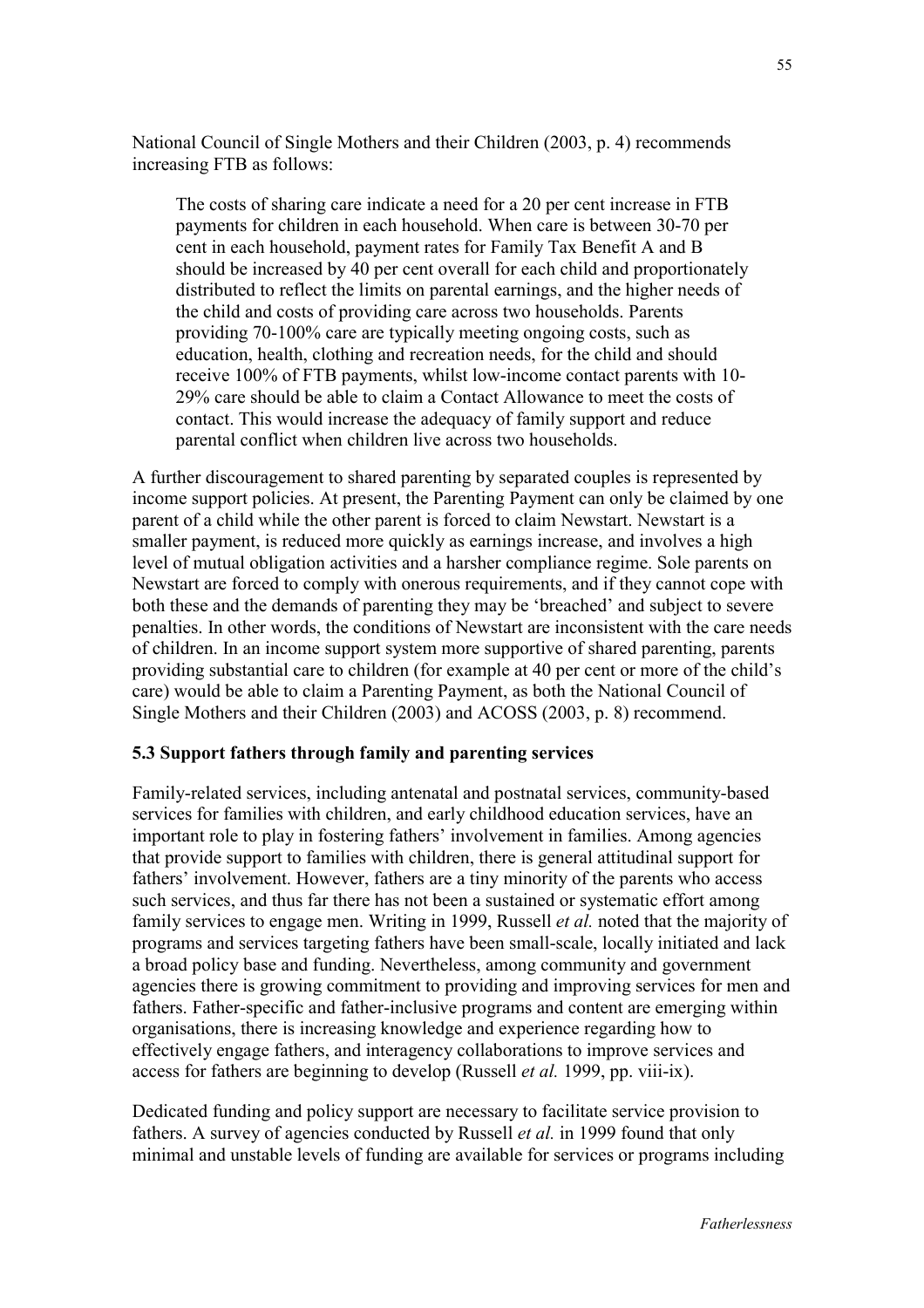fathers, and few health and welfare agencies receive dedicated funding targeting fathers. Moreover, some agencies already struggle to meet adequately the existing needs of mothers, or are concerned about father-oriented services being funded at the expense of those for mothers. In supporting fathers through family and parenting services, one priority therefore is a policy-oriented one, the provision to fathers of stable and dedicated funding for service provision which has proven to be effective (Russell *et al.* 1999, pp. 105-106).

A recent New South Wales study by Fletcher (2001) documents the barriers that inhibit fathers and male carers from accessing family-related support services. The study included a survey of such services in the Hunter Valley. Out of 82 services invited, 36 agencies responded and while the majority offered services for fathers and male carers, only five per cent of their total service users were men. At present, fathers are unlikely to utilise family-related services. This finding accords with other research on men's under-utilisation of neighbourhood and community centres and health services. However, 13 agencies in the Hunter Valley study had implemented strategies to improve accessibility and/or increase uptake by fathers and male carers, and six agencies offered specific services for fathers or male carers. In addition, surveys of new fathers who had attended antenatal classes found that these were beneficial and effective (Fletcher *et al.* 2001, p. 32).

How can family-related services increase fathers' access to parenting support and involvement in services? First, the activities, atmosphere and staffing of family-related agencies must be father-friendly. One barrier to fathers' involvement is their invisibility. Examinations by services of the needs of families or parents may focus solely on mothers, implying that fathers' roles are unimportant or irrelevant.<sup>47</sup> Health professionals, educators and agency staff can sometimes be ambivalent about increasing fathers' involvement, unaware of fathers' positive influence on child development, suspicious of men around children, and possessed of traditional views on the role of men in families. Another barrier is lack of knowledge. Staff should be aware of the issues men face during the antenatal to postnatal period and be sensitive to gendered differences in parenting styles. Little is known about the role and experience of fathers during their partners' labour and childbirth, although existing research documents some men's feelings of anxiety, helplessness and confusion. Service language should be inclusive rather than solely mother-centered (Fletcher *et al.* 2001, pp. 5-14).

Second, family-related services should actively promote the involvement of fathers. For example, American hospital-based classes titled 'Boot Camps for New Dads' teach both practical and theoretical baby care to expectant fathers. Services can provide opportunities for men to relate to other men, for example through contact with more experienced fathers and men who are comfortable in nurturant roles with children. The literature suggests that male-only programs and sessions can help, although surveys among men themselves find that they do not seem to prefer these. Another hindrance to be addressed with respect to fathers' involvement is the absence of information and

 $47$  Regional and state policies and procedures can embody the same assumption, for example in collecting health data focused on mothers while ignoring fathers (Fletcher *et al.* 2001, pp. 34-35).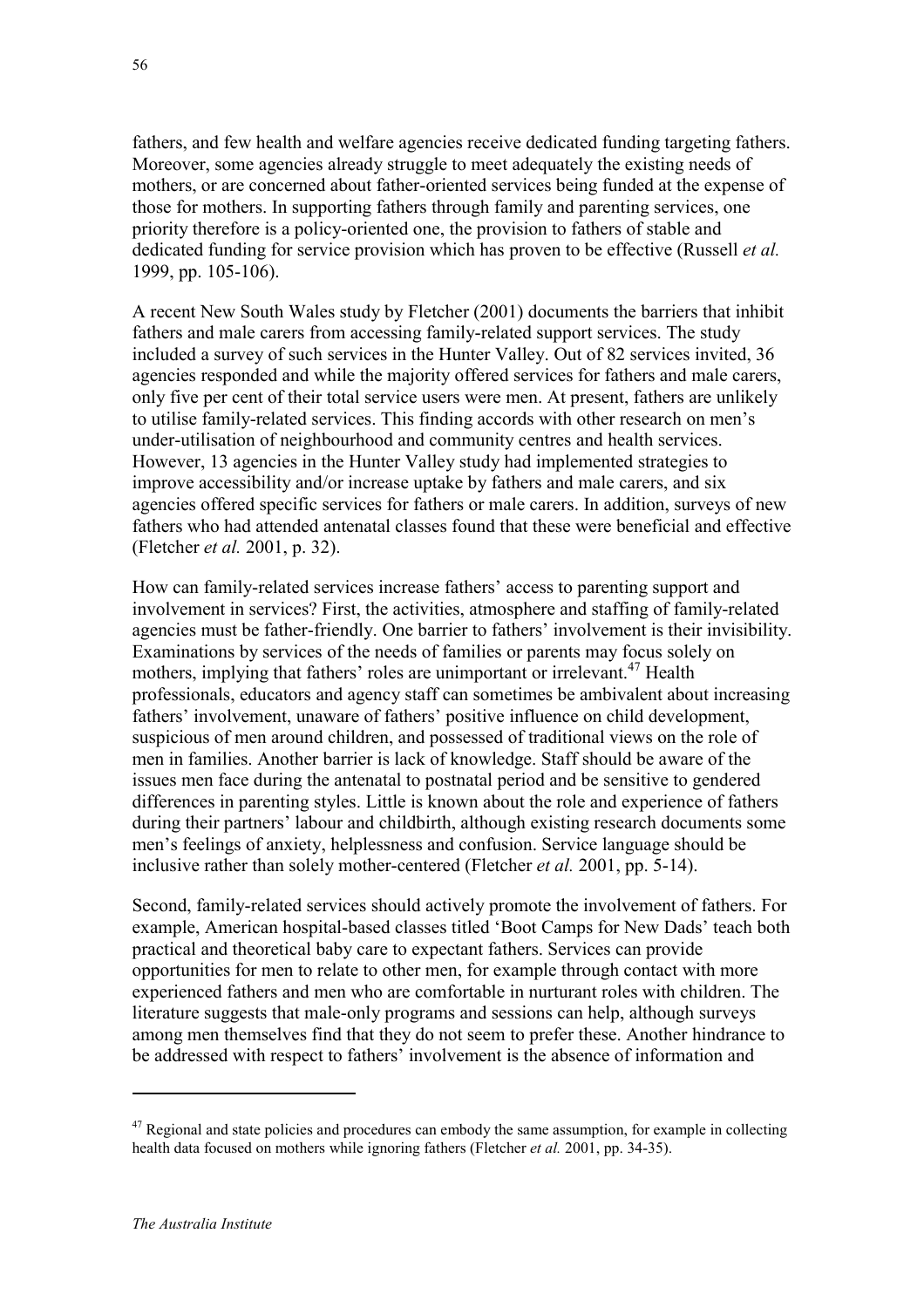resource materials, with few items offering parenting information to men or encouraging their greater involvement with their children (Fletcher *et al.* 2001, pp. 6-9).

Third, family-related services should develop forms of service delivery which are effective in engaging fathers. Fletcher, Siberberg, and Baxter (2001, p. 38) call for developing the capacity of family-related services to utilise male staff and volunteers in the engagement of fathers. The effectiveness of this strategy is demonstrated in surveys of those attending male-only 'Fathertime' sessions as part of antenatal classes. But given that female staff are likely to continue to provide the majority of services to males within families, all staff need skill at engaging male clients. Antenatal and parenting education should go beyond a focus on the medical issues associated with childbirth to address changes to the couple's relationship and lifestyle brought about by new parenting. It should explore issues of particular importance to fathers (and mothers), such as the place of paid work and careers, work choices, the expectations of men in families, and fathers' postnatal depression. Child care and parenting classes should be timed so that fathers can attend, and some could involve experienced fathers as educators. Agencies' home visits can be expanded to address fathers as well as mothers (Fletcher *et al.* 2001, pp. 10-18).

Forms of father-inclusive practice and culture are starting to develop among some agencies, according to the audit conducted by Russell *et al.* (1999). This study notes that in developing strategies to access and engage fathers, the assumptions of practitioners can make a significant difference. According to services themselves, their engagement with fathers has been improved by practitioners adopting a range of assumptions including a 'strengths' rather than 'deficit' approach to men as parents, recognising a diversity of fathering, assuming that fathers can be competent and deeply caring parents, and emphasising to fathers the benefits to children and themselves (Russell *et al.* 1999, pp. 98-99). Agencies that actively engage fathers are also re-working their organisational assumptions and developing new models of practice, emphasising that fathers are welcome, reaching out to men through workplaces and other contexts, and building innovative alliances with other services.

Fathers' under-utilisation of family services is likely to be shaped by factors other than those services themselves. While there is little data on or investigation of men's use of support services, the Hunter Valley study finds that some fathers do not participate in antenatal classes because of a perception that it is the mother's role, their own embarrassment, clashes with paid work, and masculine beliefs in self-sufficiency (Fletcher *et al.* 2001, pp. 11-12). This discussion has already identified work and policy barriers to fathers' involvement in families, but further barriers are constituted by widespread attitudes and understandings, among fathers, mothers and others who can make a difference to fathers' involvement.

#### **5.4 Address cultural obstacles to paternal involvement.**

Common cultural norms in Australian society, in tandem with the local cultures of men's workplaces, interpersonal relations, leisure circles and families, can act as powerful obstacles to men's involvement in parenting. This discussion identifies four key cultural obstacles: a culture of work and materialism; the absence of a culture of fatherhood; a culture of maternalism; and suspicion towards fathers. It is important to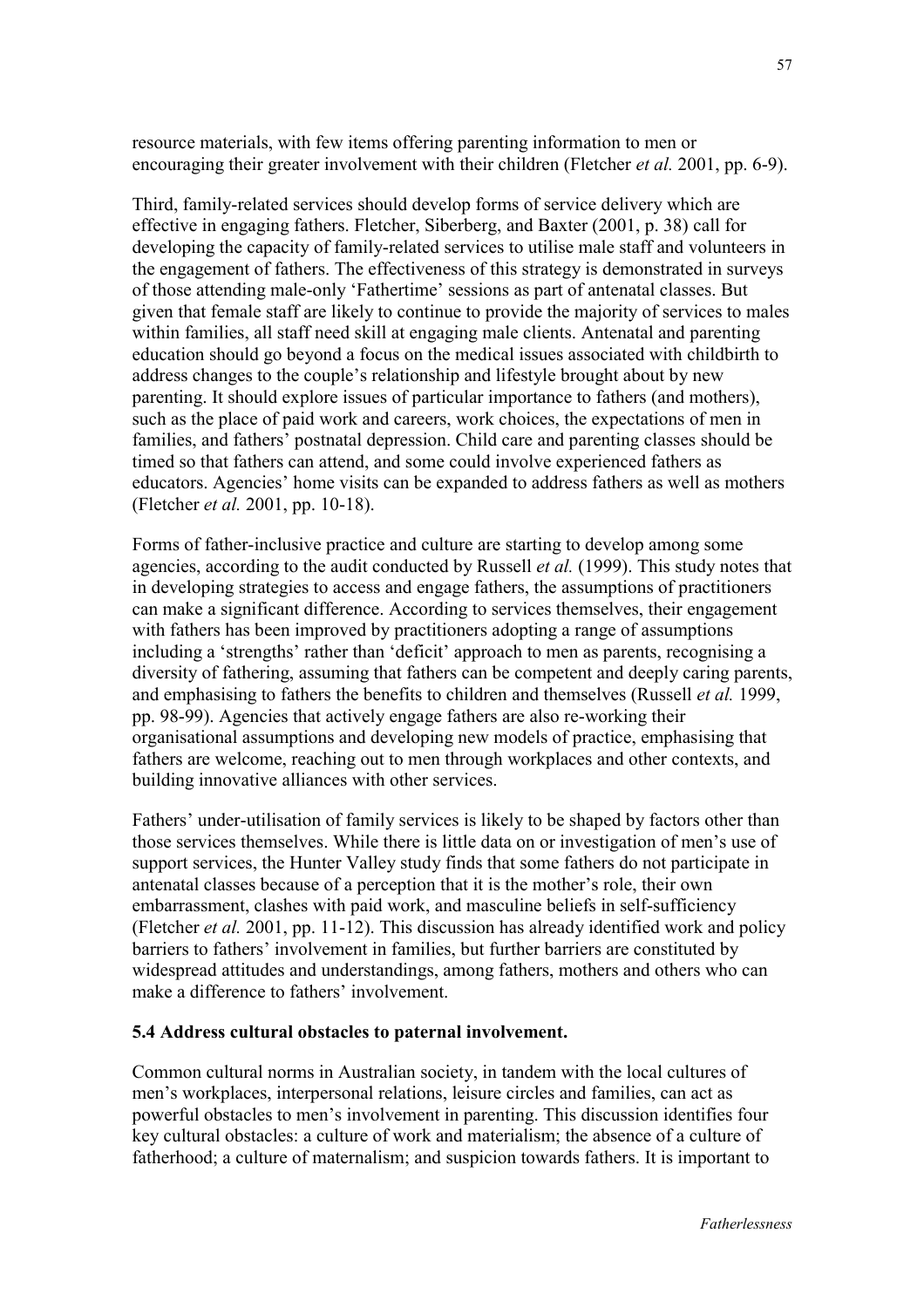note that many men have managed, despite these obstacles, to create and sustain an experience of involved fathering.

# *A culture of work and materialism*

A recent text on fathering edited by Hawkins and Dollahite (1997, pp. xiii-ix) aims to explore and encourage 'generative fathering', fathering that meets the needs of the next generation across time and context, where generativity refers to caring for and contributing to the life of the next generation. Yet for these and other fatherhood scholars, our cultural environment is nongenerative. Ours is 'a culture wherein accomplishment, status, and material acquisition are hegemonic and care for children and family, the primary developmental tasks of adulthood, are subordinate' (Dienhart and Daly 1997, p. 147). Such cultural values are unsupportive of men in their parenting work. There is a paradox in our culture between the ideological exaltation of family and an intensifying work ethos (Dienhart and Daly 1997, pp. 147-149). The material barriers which economic and labour arrangements represent to shared parenting and fathers' involvement, identified in Section 5.1, are complemented and sustained by cultural constructions of work and identity. Given gendered patterns of workforce participation in which men dominate higher pay and higher status positions, a culture of work and materialism is particularly constraining of men's parenting opportunities.

There are powerful interrelationships between work, status and male identity. Many men's identities are closely bound up with paid work, and work is a key way in which they define their value and their worth. Men therefore face internal psychological barriers to taking full advantage of available leave, as well as informal sanctions from male peers. However, while mature manhood was often defined in the 1950s and 1960s in terms of men's roles as breadwinners and providers, these days very few men are the sole providers for their families. In addition, relationships between work and masculinity are more complex. For example, among working-class men in manual jobs, physically demanding and dangerous work can provide a way to affirm one's masculinity, but the typical conditions of such work, the fragmentation of industrial tasks, and the experiences of unemployment and disability can all undermine this as well (Pease 2002, pp. 97-100).

Masculine workplace cultures themselves contribute to the suppression of men's nurturant potential. In corporate management for example, men's (and women's) emotional illiteracy is encouraged by norms of rugged individualism, ruthlessness and aggression (Pease 2002, pp. 100-101). Male workers may bring such habits home, stifling the possibilities for intimacy with partners and children. As far as fathering goes, constructions of the male breadwinner are compatible only with a model of the father as 'distant provider'. Indeed, many men in contemporary Western societies experience a tension between the still dominant discourse of 'father as provider' and an increasingly influential ideal of the emotionally and practically involved father (Collier 2001, p. 531).

# *The absence of a culture of fatherhood*

A second cultural obstacle is represented by both the absence of significant models and the existence of contradictory images of fatherhood. There are few clear images of what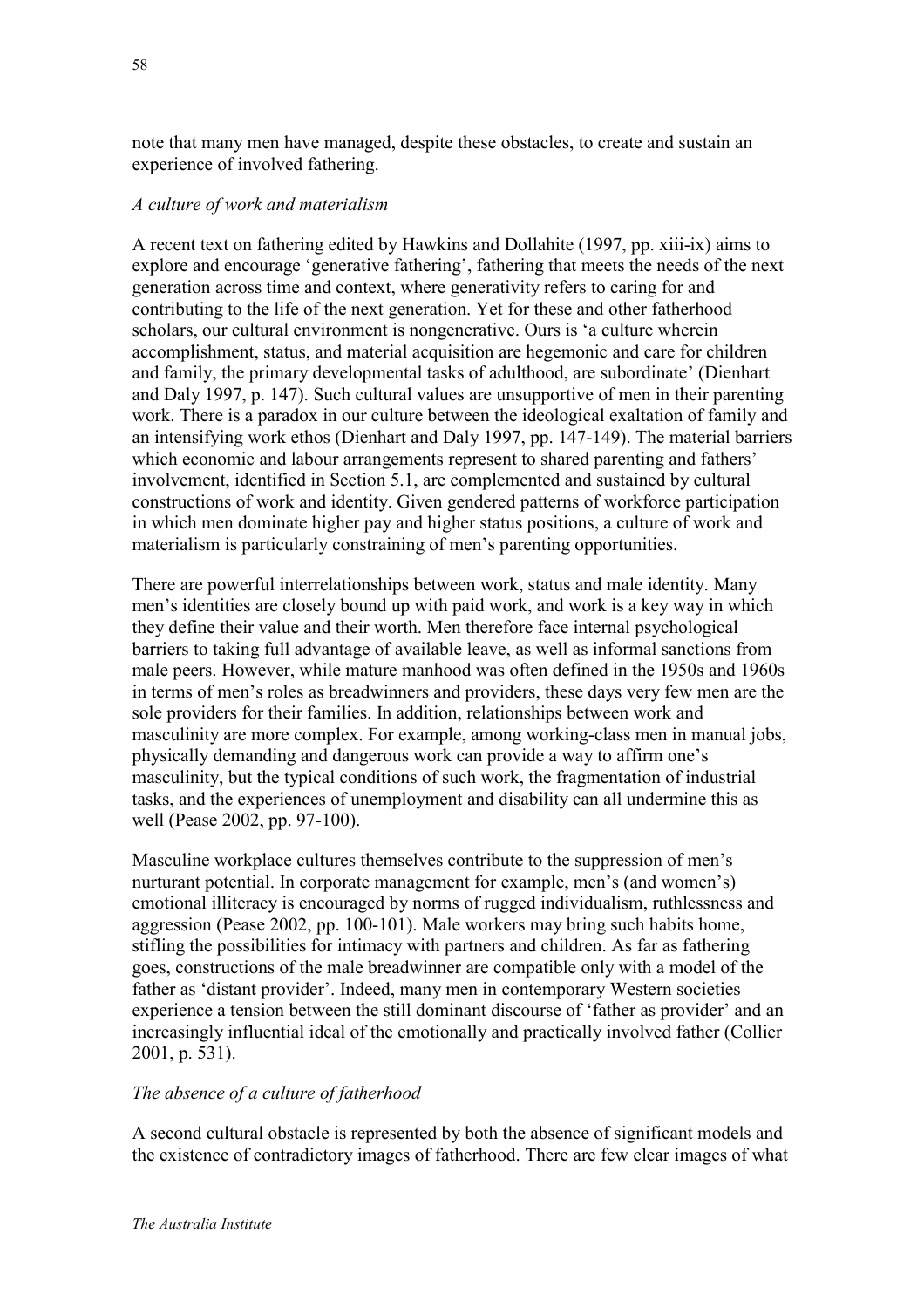a father should be, and there continue to be 'cultural hold-overs' from older notions, for example of men as breadwinners. Thus some men are torn between providing for the family economically and being with the family as an involved parent (Dienhart and Daly 1997, pp. 154-155). In addition, everyday discussions of fatherhood are quiet in comparison to those of motherhood; men talk only rarely to each other about their dayto-day experiences as fathers and fathering is less of a salient identity for men (Dienhart and Daly 1997*,* p. 157). Some men find it difficult to be involved parents because of how they think they will be viewed by other men in their kin networks, social networks, and local communities. Men in a Canadian study of couples sharing parenting spoke of their concerns about being seen as 'unmanly' or 'sissies' (Doucet 2001, pp. 171-172).

Some fathers, however, are able to move around or beyond such hindrances. In a qualitative study of 18 couples committed to shared parenting responsibilities and activities (all in a first family with biological children), men spoke of their deliberate commitments to partnership and emphasised cooperation and negotiation. They made conscious choices not to take entitlements to male power and privilege, for example in valuing their partners' opportunity to take up work and other options. They made links between caring for their children and caring for the children's mother. These fathers also dealt with the absence of a culture of fatherhood by dismissing unsupportive responses, sharing experiences of generative fathering only with supportive others, adopting an individualist stance in which 'I don't care what others think', and so on (Dienhart and Daly 1997, pp. 156-158).

#### *A culture of maternalism*

The role of mothers in raising children is widely exalted as indispensable and natural. This is a double-edged sword for women though, as its corollary is that mothers are blamed for family troubles (see the discussion of mother-blaming in relation to male role models and the raising of sons in Section 3.4.) The role of fathers on the other hand has been seen as more dispensable. Mothers have a taken-for-granted role in families, while that of fathers is more problematic (Dienhart and Daly 1997, p. 150). In addition, men face difficulties in being involved parents because they are outside the predominantly female networks which surround child rearing (Doucet 2001, pp. 170- 171). However, cultural acceptance of the relative unimportance of fathers appears to have diminished in recent decades as evidenced by the widespread rhetoric of the ills of fatherlessness. And in the late 1990s there was a proliferation of fathering networks and support groups for young fathers, single fathers and primary caregiving fathers.

In Dienhart and Daly's (1997) study of families characterised by shared parenting, couples jointly created greater father involvement by accepting and valuing that fathers may do things differently from mothers. Fathers took responsibility for learning parenting skills themselves rather than relying on women to teach them. They were willing to challenge their partner's expertise, while balancing this with respect for their partners' experience and knowledge. In turn, mothers let go of a maternal entitlement to set the standards of parenting. Some mothers found this difficult. They felt relieved of the total responsibility but also displaced, and some experienced guilt and resentment at not necessarily being the first point of contact for their children (Dienhart and Daly 1997, pp. 151-153).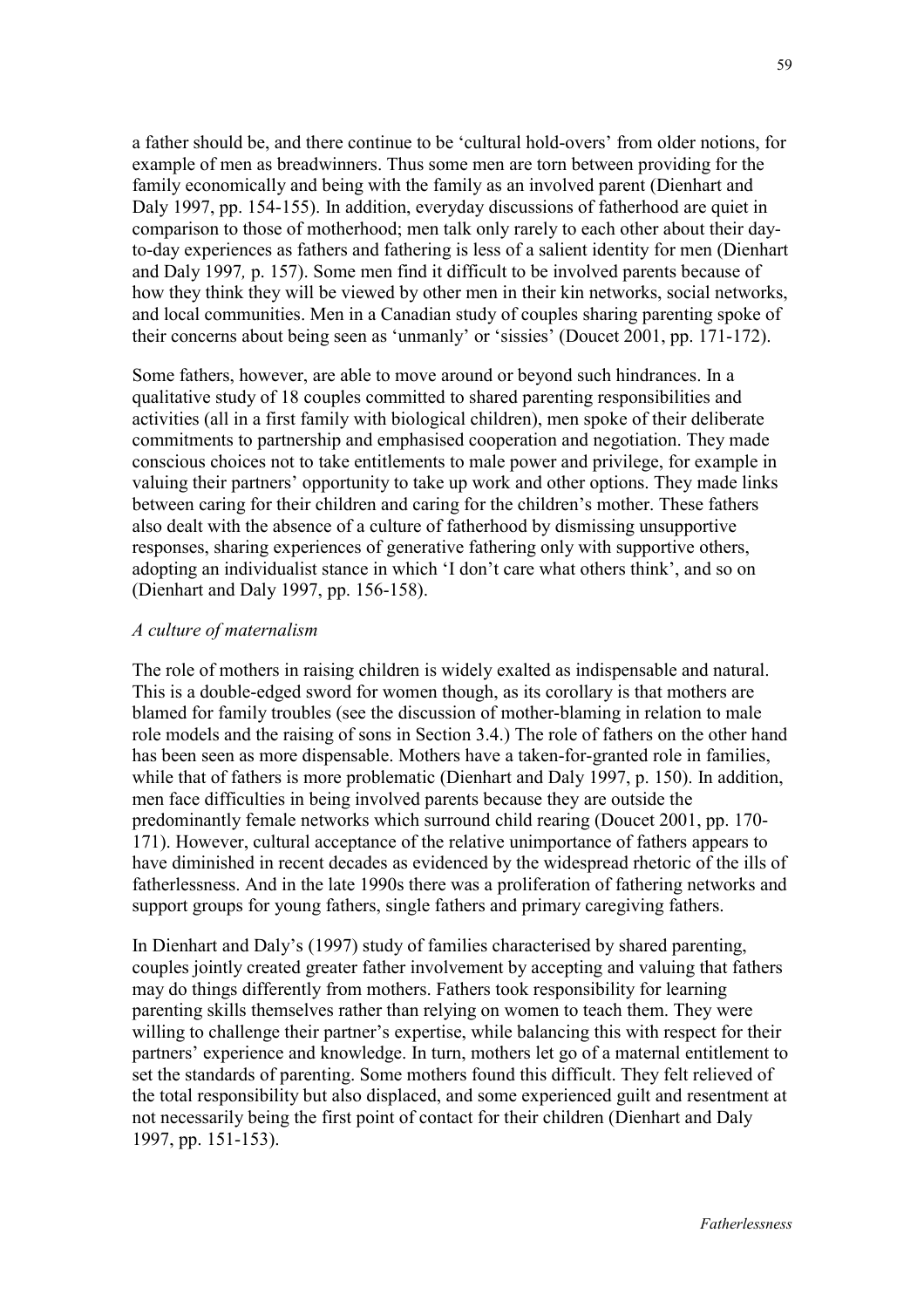Some women are unwilling to allow their male partners to be directly involved in parenting. Fletcher *et al*. (2001, p. 8) cite a range of studies documenting that some mothers are reluctant to allow fathers to assume greater responsibilities for child care, question men's competence, and resist what they perceive as intrusions into their territory and authority. But this maternal gate keeping does not appear to be a common or significant obstacle to men's involvement as fathers. When asked about the barriers they perceive to being involved as fathers during a national survey of Australian fathers in 1999, only three per cent of respondents identified women such as spouses acting as gatekeepers (Russell *et al.* 1999, p. 39).

#### *Suspicion towards fathers*

Images of fatherhood have been tainted by the growing awareness of some fathers' sexual abuse of children, as well as their sexual and physical abuse of their partners and ex-partners. Media reports, political activism and community education campaigns have highlighted the harms which some men perpetrate on children (as well as on women and other men). Fletcher and Willoughby (2002, p. 39) go so far as to argue that all this has made 'the risk of harm to children a core feature in the public construction of fatherhood,' such that there is now a 'climate of negativity' surrounding fathers and father-figures. In short, men are under suspicion (Fletcher and Willoughby 2002, p. 38).

This description is exaggerated. Public constructions of fatherhood are shaped at least as much by the widespread assumption that father involvement is positive for children; one could even call this a motherhood statement. In both media and policy accounts, men's and fathers' presence in families, schools, child care centres and elsewhere is taken to be desirable and indeed essential. This is the case even though the research evidence tells a more complicated story about the significance of fatherhood and fatherlessness, as Section 3 attests. At the same time, there is no doubt that some female workers and mothers in early childhood programs are suspicious or distrustful of fathers and male child care staff (Fletcher *et al.* 2001, p. 14). To the degree that men are under suspicion, this suspicion is centred on those who work with children rather than on fathers who care for them. More widely, public attention to child abuse, sexual assault and domestic violence has meant that women and men alike are more open to considering the threat to children posed by some fathers and other men.

The naming and community recognition of child abuse is a significant achievement and ongoing efforts to publicise, respond to and prevent this crime should be supported. This stance is entirely compatible with the rejection of what Fletcher and Willoughby (2002, p. 42) describe as any 'pathologising view of fatherhood as inherently dangerous'. At the same time, the issue of violence must be dealt with directly. At a policy level, it is troubling that agendas aimed at engaging fathers have little or no relation to those aimed at tackling domestic violence, although those individuals who are violent are often fathers and mostly men (Featherstone 2003, p. 248). As Featherstone asks, are they the same fathers whose involvement is to be encouraged, or are they different?

At the coalface at least, there are encouraging signs of an emerging dialogue between those who work with notions of fathers as risks and those who work with notions of fathers as resources (Featherstone 2003, p. 251). In Australia, the UK and elsewhere,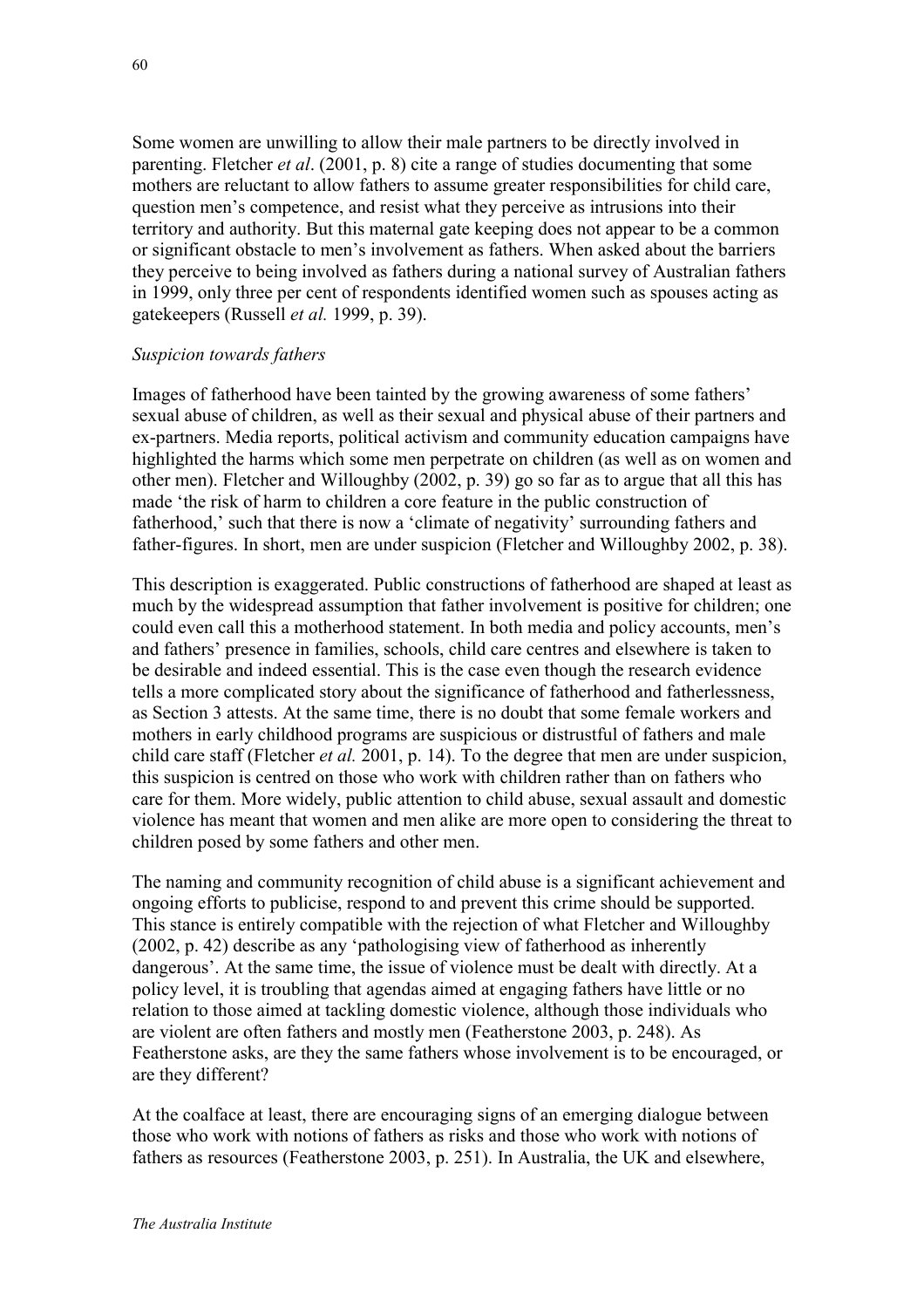there are some initiatives focused on developing collaborative policies and practices across domestic violence and fatherhood services (Fletcher *et al.* 2001, pp. 14-15). For example, some Australian fathers' services provide crisis accommodation and outreach support services to homeless fathers with accompanying children and to fathers who have regular contact with and care of their children. Where domestic violence issues are involved, they work closely with domestic violence services (as well as other agencies), prioritising the safety of all family members while working with fathers in a sensitive, respectful and accountable manner.

# **5.5. Foster boys' and men's parenting and relationship skills and commitments**

The final strategy in this five-point plan is the most general, addressing men's skills at and interest in caring for children and men's relations with women. Yet making changes in these realms will have practical impacts on men's involvement in parenting.

Why are we surprised that many men are not actively involved in the care of their children, when we tell boys not to play with dolls and punish them if they do? Boys and young men are routinely discouraged from nurturant and care-taking forms of play and activity. Toy companies sell boys 'action figures' bristling with weapons and games centred on aggressive competition (Gilbert and Gilbert 1998, pp. 57-58), while girls are encouraged to rock their dolls to sleep or play house. Boys who do adopt stereotypically feminine behaviours are ridiculed and harassed, called 'sissies' or 'wimps', 'girls' or 'gay'.

Such patterns are an aspect of the broader organisation of gender relations. Dominant constructions of masculinity are said to emphasise emotional inexpressiveness as a prerequisite for assuming adult male roles of power whether in marriage or the workplace (Sattel 1992). Masculinity is defined as not-feminine; troublesome emotions which leave a person open and vulnerable to others (such as love and compassion) are represented as feminine, and therefore these qualities are denigrated and avoided in oneself and in other men (Doyle 1989, pp. 148-160). Thus men come to learn and display both emotional incompetence and emotional constipation, to distrust and feel discomfort with women's expression of emotions, and to be psychologically and emotionally isolated (Doyle 1989, p. 158).

Such constructions of gender play themselves out in the typical emotional division of labour and the unequal emotional contract of traditional heterosexual relationships. The female partner provides both emotional and sexual servicing to her male partner and is the primary source of his experience of love, affection and nurturance, and he withholds emotional openness simultaneously while relying on her emotional work (Duncombe and Marsden 1995, p. 246; Hite and Colleran 1989, p. 30; Kaufman 1993, p. 241). Women are more likely than men to stage and perform romantic roles for their partners and themselves, while men are ignorant of or resist such cultural scripts (Duncombe and Marsden 1995).

There is no doubt that men have the same potential as women to establish highly involved and intimate relations with children, to experience the same profound closeness with their children that many parents report. But there are few resources for this potential in dominant constructions of manhood and traditional masculine culture.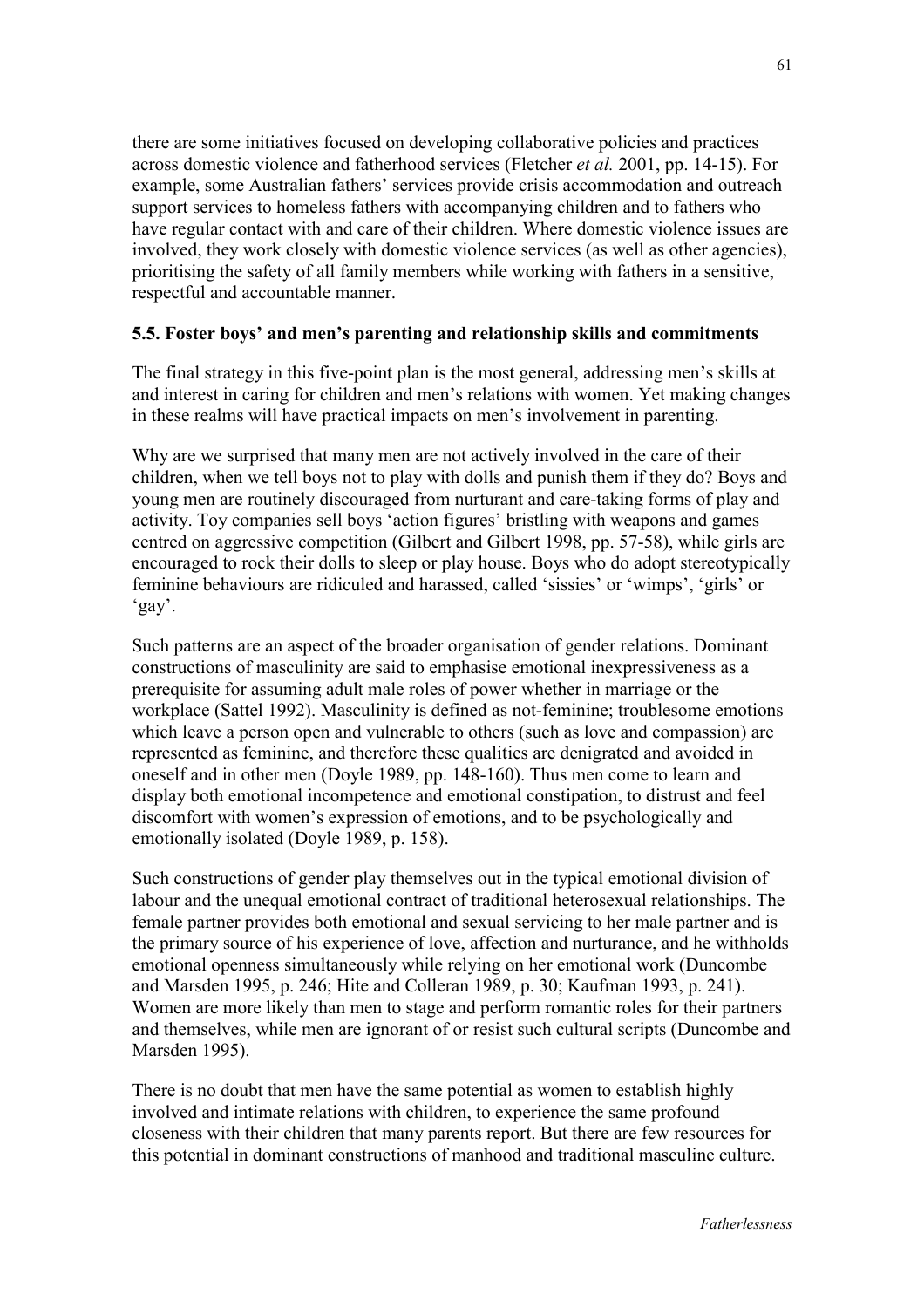Men's roles have not kept pace with changing understandings of the desirability of involved fathering:

[M]en are often trapped within narrow gender roles that emphasise work and business, money making, public status and success. It remains difficult for men to genuinely embrace home-making and child care without being judged or disapproved of for stepping outside the narrow bounds of masculinity. (HREOC 2003, p. 18)

Fostering fathers' active involvement with children therefore requires cultural change in gender norms. There are immediate and simple ways in which this can be effected, such as offering and promoting parenting classes to men and addressing parenting issues with boys in schools and elsewhere.

Men's positive involvement with children will also be fostered by improving men's relations with *women*. Mothers' and fathers' levels of support for each others' parenting roles, and the quality of the relationship between them, are important influences on fathers' involvement. For example, mothers can support fathers in their role as parents, while fathers can support mothers in their role in employment (Russell *et al.* 1999, p. 17-18). Just and egalitarian relations between men and women are the ideal foundations upon which fathers and mothers can negotiate their parenting and work choices.

The evidence is that positive paternal influences are more likely to occur when there is a supportive father-child relationship *and* a positive relationship between the father and mother:

The absence of hostility is the most consistent correlate of child adjustment, whereas partner conflict is the most consistent and reliable correlate of child maladjustment. (Featherstone 2003, p. 244).

After separation and divorce, the quality of the relationship with the ex-spouse and the degree of conflict are significant predictors of father involvement (Russell *et al.* 1999, p. 12).

Men themselves benefit from their involvement in parenting; an equal involvement in child care has rewards for them as well as for women. Among heterosexual couples who share care of children and domestic work, men report being closer to their children, feeling a sense of accomplishment as parents, having a bond with their partner as parents, and valuing the sharing of the economic load (Pease 2002, pp. 92-93). In Coltrane's study of dual-earner couples, the men who genuinely shared parenting described significant personal changes that were brought about by becoming active fathers. Men said they became more sensitive to their children and more competent with them, often learning from their wives how to be nurturing parents (Coltrane 1996, pp. 76-78). Involved fathers rate themselves as more competent than do traditional fathers, and form stronger emotional bonds with both sons and daughters (Russell *et al.* 1999, pp. 7-9).

There are broader ways in which fatherhood appears to be good for fathers, particularly for fathers who live with their children. Men with co-resident children (either biological, adopted or step-children) participate more in civic and service-oriented organisations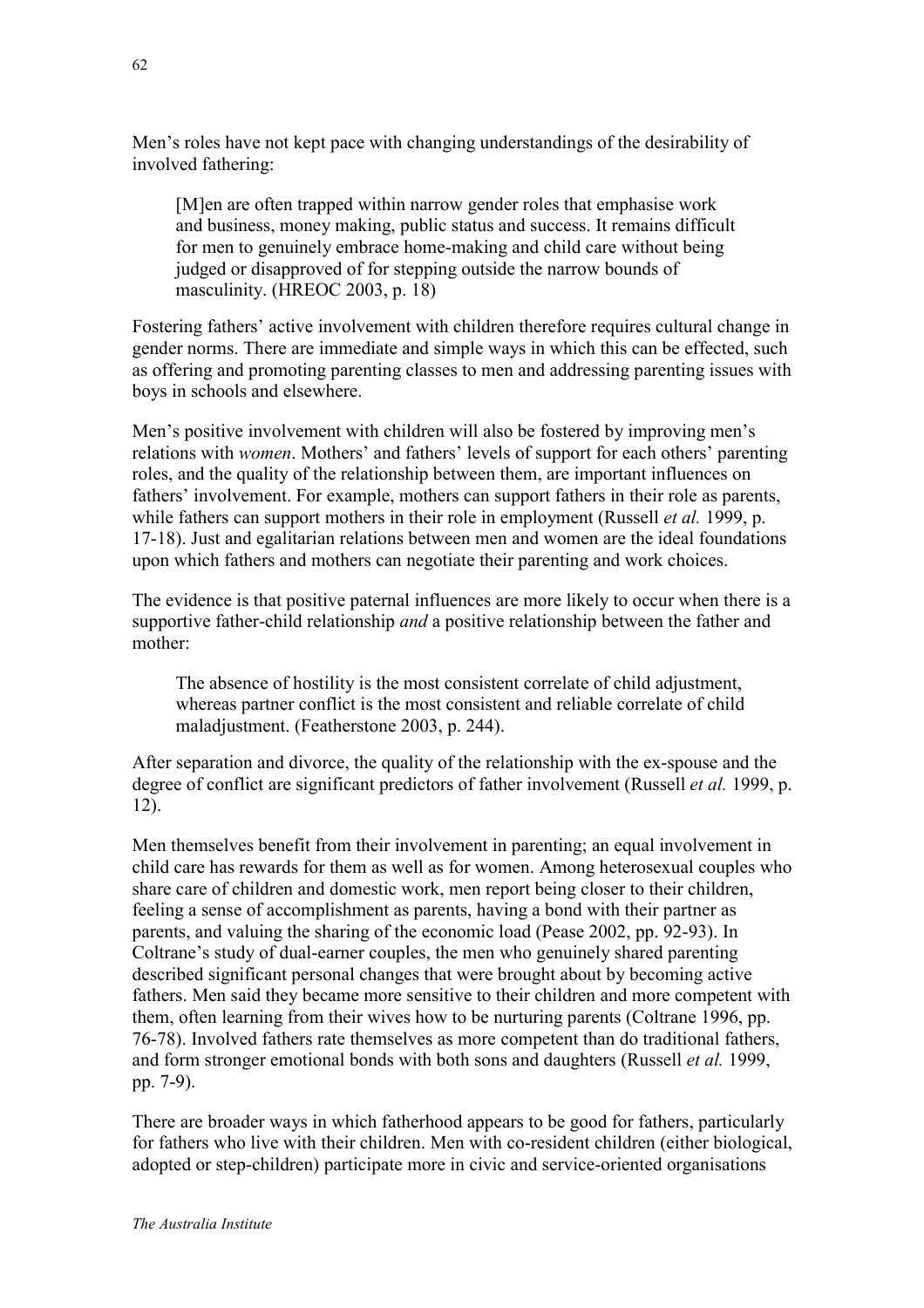(and participate less in adult socialising) than non-fathers and fathers who do not reside with their children (Eggebeen and Knoester 2001, p. 390). Co-resident fathers are more likely to be involved in intergenerational family relations, and less likely to have had a period of unemployment in the last three years. However, these contrasts between fathers and non-fathers or nonresident fathers may be due to selection effects, rather than the effects of fathering involvement itself (Eggebeen and Knoester 2001, p. 391).

When men are active and positive parents in heterosexual couple families, their relationships with their wives and partners also improve. Although meta-analysis of American studies finds that in general parents report lower marital satisfaction compared with non-parents (Twenge *et al.* 2003, p. 574), at the same time there is evidence that marital relationships improve with men's and women's shared parenting. Among the active fathers in Coltrane's (1996) research, their marital relationships improved as their emotional sensitivity and communication skills developed and as they and their wives sustained a mutual interest in and commitment to parenting. Marital solidarity was also enhanced as both mothers and fathers understood the toll of balancing paid and family work and the hassles and drudgery of daily caretaking. Men who did more child care also did more housework, as they became aware of what it takes to sustain a household (Coltrane 1996, pp. 78-79). Recent research among 200 first-time fathers finds that those who immerse themselves in the pregnancy process are less likely to suffer pre- or postnatal depression, insomnia or anxiety, are likely to have higher levels of sexual satisfaction and better emotional and sexual relationships with their partners.48 Finally, there is evidence that the more domestic work a husband does, the lower the chances are that his wife has considered divorce (Pease 2002, p. 93, citing Goodnow and Bowes 1994).

Men's healthy relations with women are crucial to the well-being of children and families. This five-point plan offers a way to increase fathers' involvement in families from day one. But if implemented, it also lessens men's risk of undergoing separation and divorce, and it increases the likelihood that men will continue to be involved with their children should these occur.

These five strategies are inter-related and dependent for their success on each other to varying degrees. For example, neither the first strategy of establishing father-friendly workplaces, nor the third strategy of supporting fathers through family and parenting services, will be possible without strong policy support. The strategy of addressing cultural obstacles to paternal involvement, for example by fostering a culture of fathers' and shared parental involvement, will be ineffective if strong financial disincentives to shared parenting continue to be built into family and income support policies. Finally, many men themselves will continue to be unwilling or unable to nurture and care for children if such behaviour is defined as unmanly and if their relations with the mothers of these children are unjust and conflictual.

<sup>48 &#</sup>x27;How dads nurse a happier home.' *The Australian*, 15 October 2003.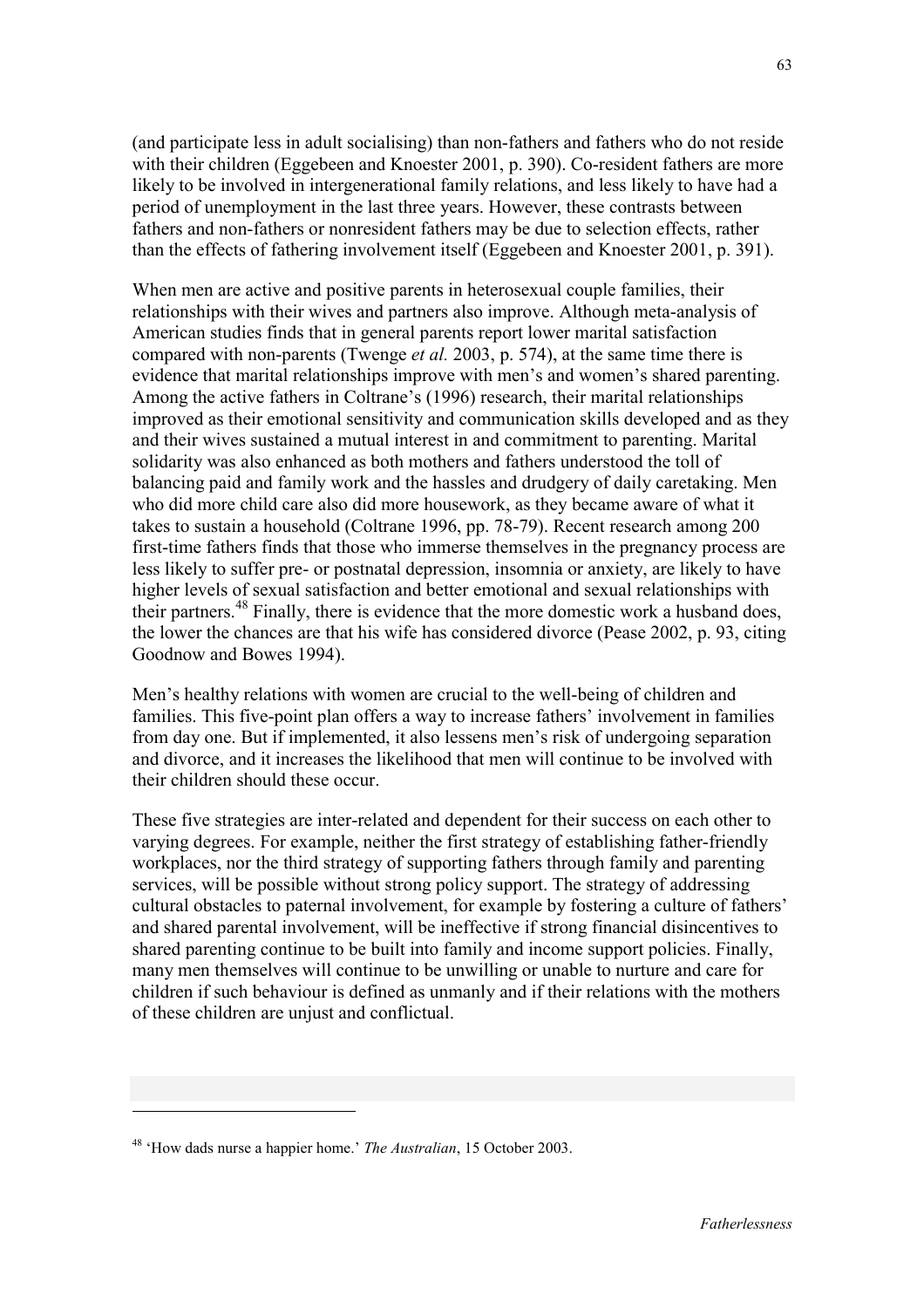#### **References**

- ABS 1999a, *Australian Social Trends*. Canberra: Australian Bureau of Statistics. Cat. No. 4102.0
- ABS 1999b, *Children, Australia: A Social Report*. Canberra: Australian Bureau of Statistics. Cat. No. 4199.0
- ABS 2002, Marriage and Divorce in Australia. *Australian Demographic Statistics, Australia*. Canberra: Australian Bureau of Statistics. Cat. No. 3101.0, March Quarter 2002.
- ABS 2003, Father's Day 2003: ABS facts for features. Canberra: Australian Bureau of Statistics. URL: [http://www.abs.gov.au/Ausstats/abs%40.nsf/1020492cfcd63696ca2568a1002477b](http://www.abs.gov.au/Ausstats/abs%40.nsf/1020492cfcd63696ca2568a1002477b5/976dd6d565b6655dca256d970026c6a2!OpenDocument) [5/976dd6d565b6655dca256d970026c6a2!OpenDocument.](http://www.abs.gov.au/Ausstats/abs%40.nsf/1020492cfcd63696ca2568a1002477b5/976dd6d565b6655dca256d970026c6a2!OpenDocument) Published 5 September 2003.
- ACOSS (Australian Council of Social Service) 2003, Submission to the Inquiry Into Child Custody Arrangements in the Event of Family Separation.
- AIFS (Australian Institute of Family Studies) 2003, Submission to the Inquiry Into Child Custody Arrangements in the Event of Family Separation.
- Amato, P.R. 2000, The Consequences of Divorce for Adults and Children. *Journal of Marriage and the Family*, 62(4), pp. 1269-1287.
- Amato, P.R. and Gilbreth, J.G. 1999, Nonresident Fathers and Children's Well-Being: A Meta-analysis. *Journal of Marriage and the Family* 61(3), pp. 557-573.
- Amato, P.R. and Keith, B. 1991, Consequences of Parental Divorce for Children's Well-Being: A Meta-analysis. *Psychological Bulletin* 110, pp. 26-46.
- Anderson Moore, K., Jekielek, S.M. and Emig, C. 2002, Marriage from a Child's Perspective: How Does Family Structure Affect Children, and What Can We Do About It?. *Child Trends Research Brief*, Washington, DC, June.
- Arendell, T. 1995, *Fathers and Divorce*. London: Sage.
- Bachrach, C. and Sonenstein, F. 1998, Male Fertility and Family Formation: Research and Data Needs on The Pathways to Fatherhood. In Federal Interagency Forum on Child and Family Statistics, (eds), *Nurturing fatherhood: Improving Data and Research on Male Fertility, Family Formation and Fatherhood*, June. (http://fatherhood.hhs.gov/cfsforum/front.htm).
- Barron, A.J. 2001, A Men's Manifesto. Melbourne: Memucan Institute of Men's **Studies**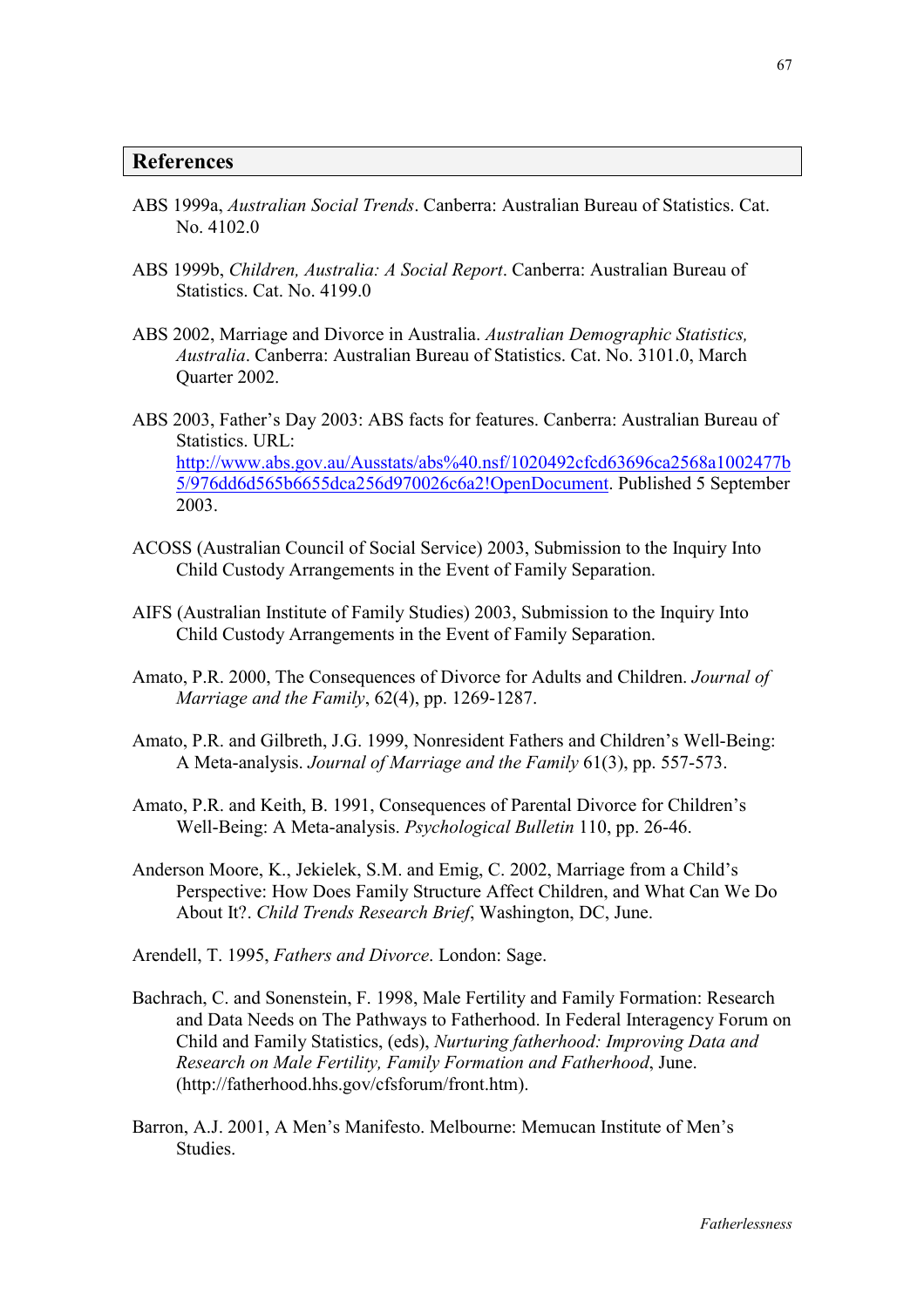- Bertoia, C. and Drakich, J. 1993, The Fathers' Rights Movement: Contradictions in Rhetoric and Practice. *Journal of Family Issues* 14(4), pp. 592-615.
- Biddulph, S. 1997, *Raising Boys*. Sydney: Finch Publishing.
- Bly, R. 1990, *Iron John: A Book About Men*. Dorset: Addison-Wesley.
- Bouchard, P., Boily, I. and Proulx, M.-C. 2003, *School Success by Gender: A Catalyst for the Masculinist Discourse*. Ontario: Status of Women Canada.
- CANFACS (Canberra Fathers and Children's Service) 2003, Submission to the Inquiry Into Child Custody Arrangements in the Event of Family Separation.
- Carrigan, T., Connell, R.W. and Lee, J. 1987, Hard and Heavy: Toward a New Sociology of Masculinity. In M. Kaufman, (ed.), *Beyond Patriarchy: Essays by Men on Pleasure, Power and Change*. New York: Oxford University Press.
- Clatterbaugh, K. 1990, *Contemporary Perspectives on Masculinity: Men, Women, and Politics in Modern Society*. Colorado and Oxford: Westview Press.
- Collier, R. 2001, A Hard Time to Be a Father?: Reassessing the relationship between law, policy, and family (practices). *Journal of Law and Society* 28(4), 520-545.
- Coltrane, S. 1996, *Family Man: Fatherhood, Housework and Gender Equity*. New York: Oxford University Press.
- Coltrane, S. 1997, Scientific Half-Truths and Postmodern Parody in the Family Values Debate. *Contemporary Sociology* January, Vol. 26, Iss. 1; pp. 7-10.
- Coltrane, S. and Parke, R.D. 1998, Reinventing Fatherhood: Toward an Historical Understanding of Continuity and Change in Men's Family Lives. National Centre on Fathers and Families, Philadelphia, PA. WP-98-12A.
- Connell, R.W. 1987, *Gender and Power: Society, the Person and Sexual Politics*. Sydney: Allen and Unwin.
- Connell, R.W. 1995, *Masculinities*. Sydney: Allen and Unwin.
- Cornell, D. 1998, Fatherhood and its Discontents: Men, Patriarchy, and Freedom. In C.R. Daniels, (ed.), *Lost Fathers: The Politics of Fatherlessness*. London: Macmillan, pp. 183-202.
- Cosic, M. 1999, Court in the Middle: Where Divorce Settlements Become Gender Wars [Uncivil war], *The Australian*, Weekend Magazine, 21-22 August.

Crabb, A. 2003, Family judge warns MPs on custody. *The Age*, 10 October.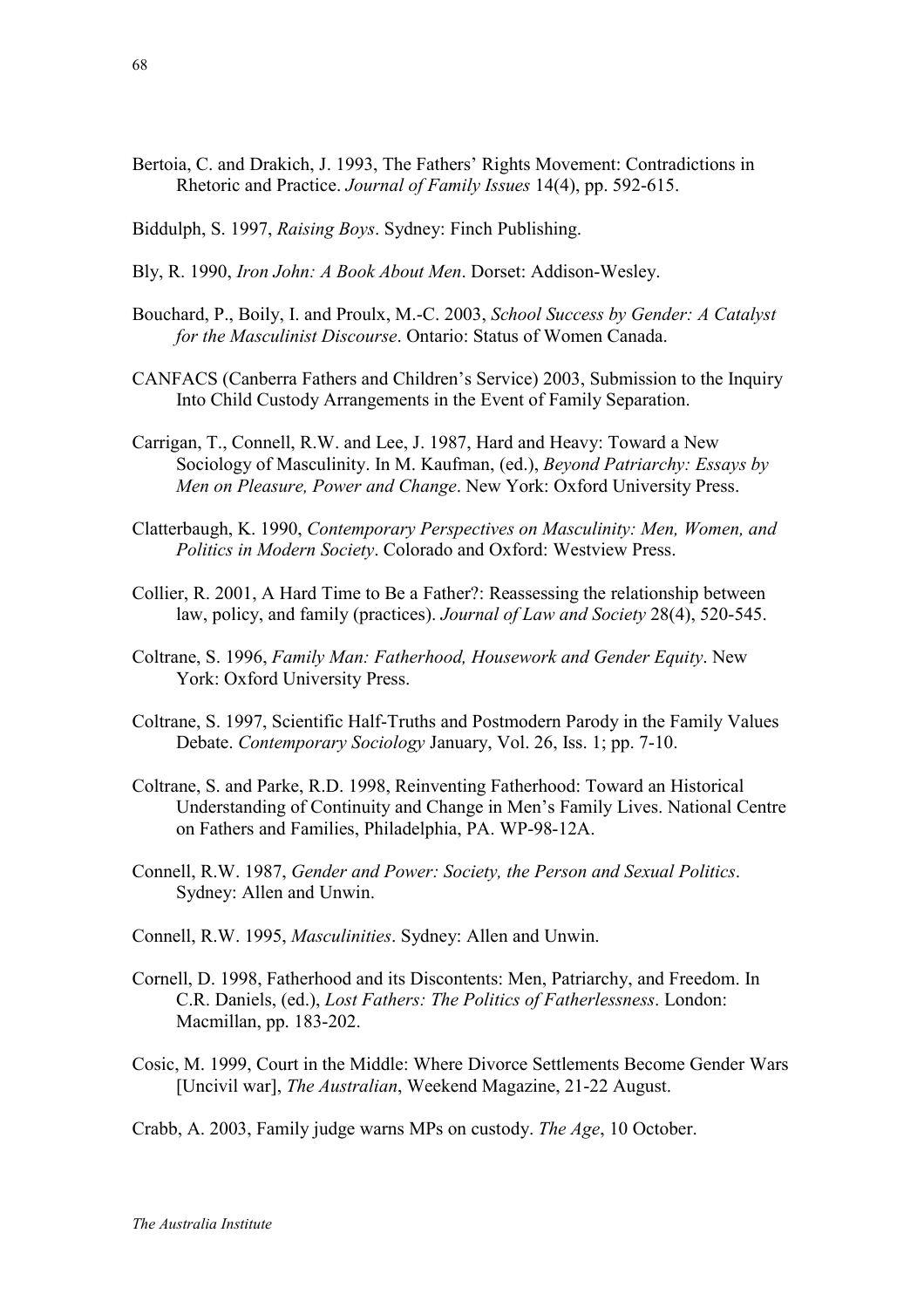- Craig, L. 2003, Do Australians Share Parenting? Time-Diary Evidence on Fathers' and Mothers' Time With Children. Paper to the *Australian Institute of Family Studies, 8th Annual Conference*, Melbourne, 12-14 February.
- Daniels, C.R. 1998, Introduction. In C.R. Daniels, (ed.), *Lost Fathers: The Politics of Fatherlessness*. London: Macmillan, pp. 1-10.
- Doherty, W.J. 1997, The Best of Times and the Worst of Times: Fathering as a Contested Arena of Academic Discourse. In A.J. Hawkins and D.C. Dollahite, (eds.), *Generative Fathering: Beyond Deficit Perspectives*. Thousand Oaks, CA: Sage.
- Dienhart, A. and Daly, K. 1997, Men and Women Cocreating Father Involvement in a Nongenerative Culture. In A.J. Hawkins and D.C. Dollahite, (eds.), *Generative Fathering: Beyond Deficit Perspectives*. Thousand Oaks, CA: Sage.
- Domestic Violence and Incest Resource Centre 2003, Submission to the Inquiry Into Child Custody Arrangements in the Event of Family Separation.
- Doucet, A. 2001, Can Boys Grow Into Mothers? Maternal Thinking and Fathers' Reflections. In A. O'Reilly, (ed.), *Mothers and Sons: Feminism, Masculinity, and the Struggle to Raise Our Sons*. Routledge, pp. 163-181.
- Doyle, J.A. 1989, *The Male Experience*. Iowa: W.M.C. Brown, 2nd edition.
- Duncombe, J. and Marsden, D. 1995, Can Men Love? 'Reading', 'Staging' and 'Resisting' the Romance. In L. Pearce and J. Stacey, (eds.), *Romance revisited*. London: Lawrence and Wishart, pp. 238-250.
- Gerson, K.1997, An Institutional Perspective On Generative Fathering: Creating Social Supports for Parenting Equality. In A.J. Hawkins and D.C. Dollahite, (eds.), *Generative Fathering: Beyond Deficit Perspectives*. Thousand Oaks, CA: Sage.
- Eggebeen, D.J. and Knoester, C. 2001, Does Fatherhood Matter For Men?. *Journal of Marriage and Family* May, 63(2).
- Elium, D. and Elium, J. 1992, *Raising a Son: Parents and the Making of a Healthy Man*. Hillsboro, OR: Beyond Words Publishing.
- Emig, C. and Greene, A.D. 1998, Conference on Fathering and Male Fertility: Improving Data and Research. In Federal Interagency Forum on Child and Family Statistics, (eds), *Nurturing fatherhood: Improving Data and Research on Male Fertility, Family Formation and Fatherhood*, June. (http://fatherhood.hhs.gov/cfsforum/front.htm).
- Families, Law and Social Policy Research Centre 2003, Submission to the Inquiry Into Child Custody Arrangements in the Event of Family Separation.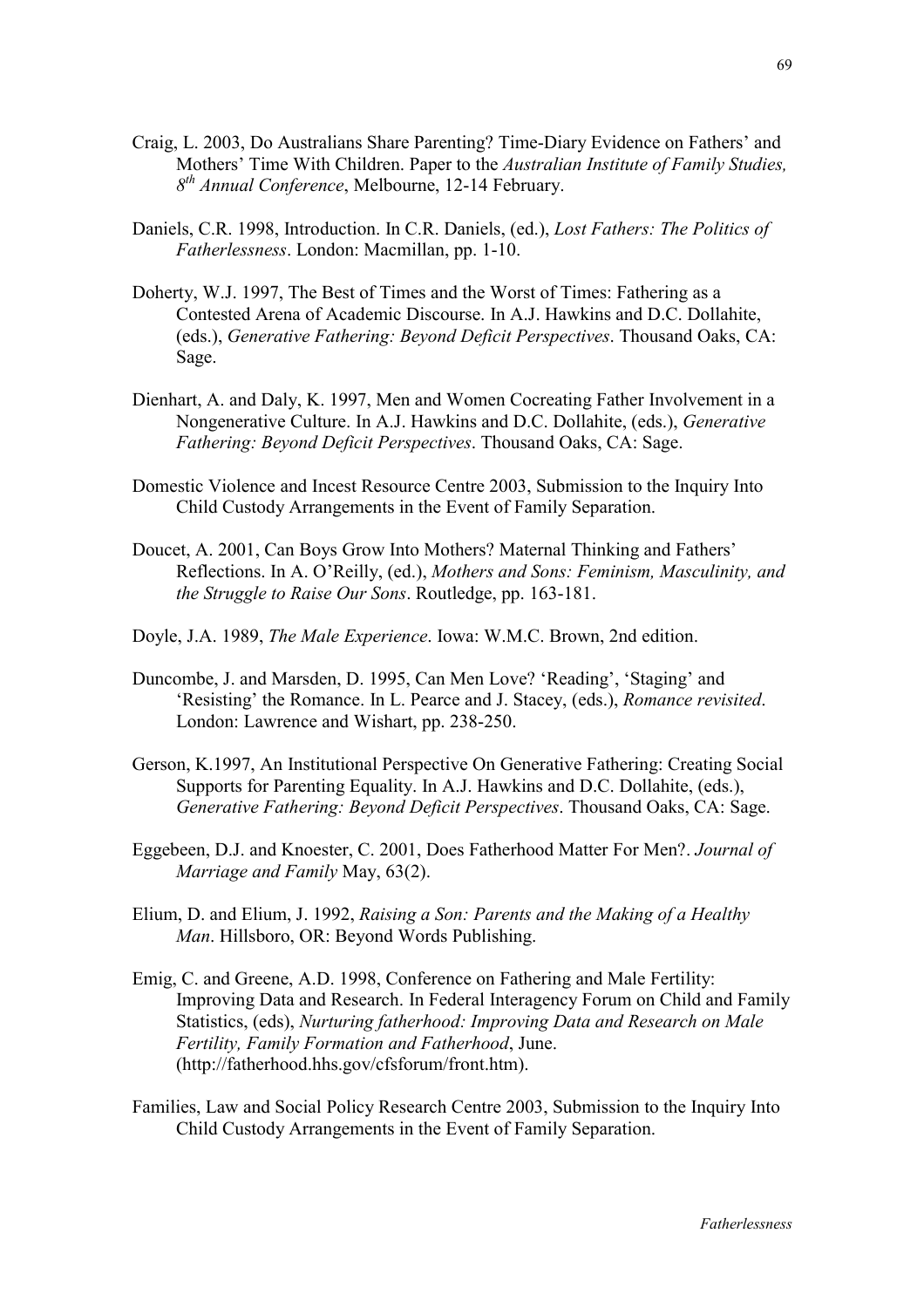Family Court of Australia 1999, *Annual Report*. Australian Law Reform Commission.

- Featherstone, B. 2003, Taking Fathers Seriously. *British Journal of Social Work* 33(2), pp. 239-254.
- Fehlberg, B. and Smyth, B. 2000, Child Support And Parent-Child Contact. *Family Matters* No. 57, Spring / Summer.
- Fitzgerald, B. 1999, Children of Lesbian and Gay Parents: A Review of the Literature. *Marriage and Family Review* 29(1), pp. 57-73.
- Fletcher, R. and Willoughby, P. 2002, *Fatherhood: Legal, Biological and Social Definitions*. Newcastle: Engaging Fathers Project, Family Action Centre, University of Newcastle, Research Paper No. 1, November.
- Fletcher, R., Siberberg, S. and Baxter, R. 2001, *Fathers' Access to Family-Related Services*. Research Report. Family Action Centre, University of Newcastle, September.
- Flood, M. 1998, Men's Movements. *Community Quarterly* No. 46, June.
- Garey, A.I. and Arendell, T. 1999, Children, Work, and Family: Some Thoughts on 'Mother Blame.' Center for Working Families, University of California, Berkeley, Working Paper No. 4, April.
- Gilbert, R. and Gilbert, P. 1998, *Masculinity Goes to School*. St Leonards, NSW: Allen and Unwin.
- Haight, W.L., Parke, R.D. and Black, J.E. 1997, Mothers' and Fathers' Beliefs About and Spontaneous Participation In Their Toddlers' Pretend Play. *Merrill-Palmer Quarterly* 43(2), pp. 271-290.
- Hand, K. and Lewis, V. 2002, Fathers' Views on Family Life and Paid Work. *Family Matters* No. 61, Autumn.
- Hanson, T.L. 1999, Does Parental Conflict Explain Why Divorce is Negatively Associated With Child Welfare?. *Social Forces* 77, pp. 1283-1316.
- Hawkins, A.J. and Dollahite, D.C. (eds.) 1997, *Generative Fathering: Beyond Deficit Perspectives*. Thousand Oaks, CA: Sage.
- Heiler, K., Arsovska, B. and Hall, R. 1999, Casting a Little More Light… Do We Really Know What Enterprise Bargaining Has Meant for Women's Wages in Australia?. *ACIRRT Working Paper* No. 56, July. Australian Centre for Industrial Relations Research and Training, The University of Sydney.
- Heise, L.L. 1998, Violence Against Women: An Integrated, Ecological Framework. *Violence Against Women* 4(3), June.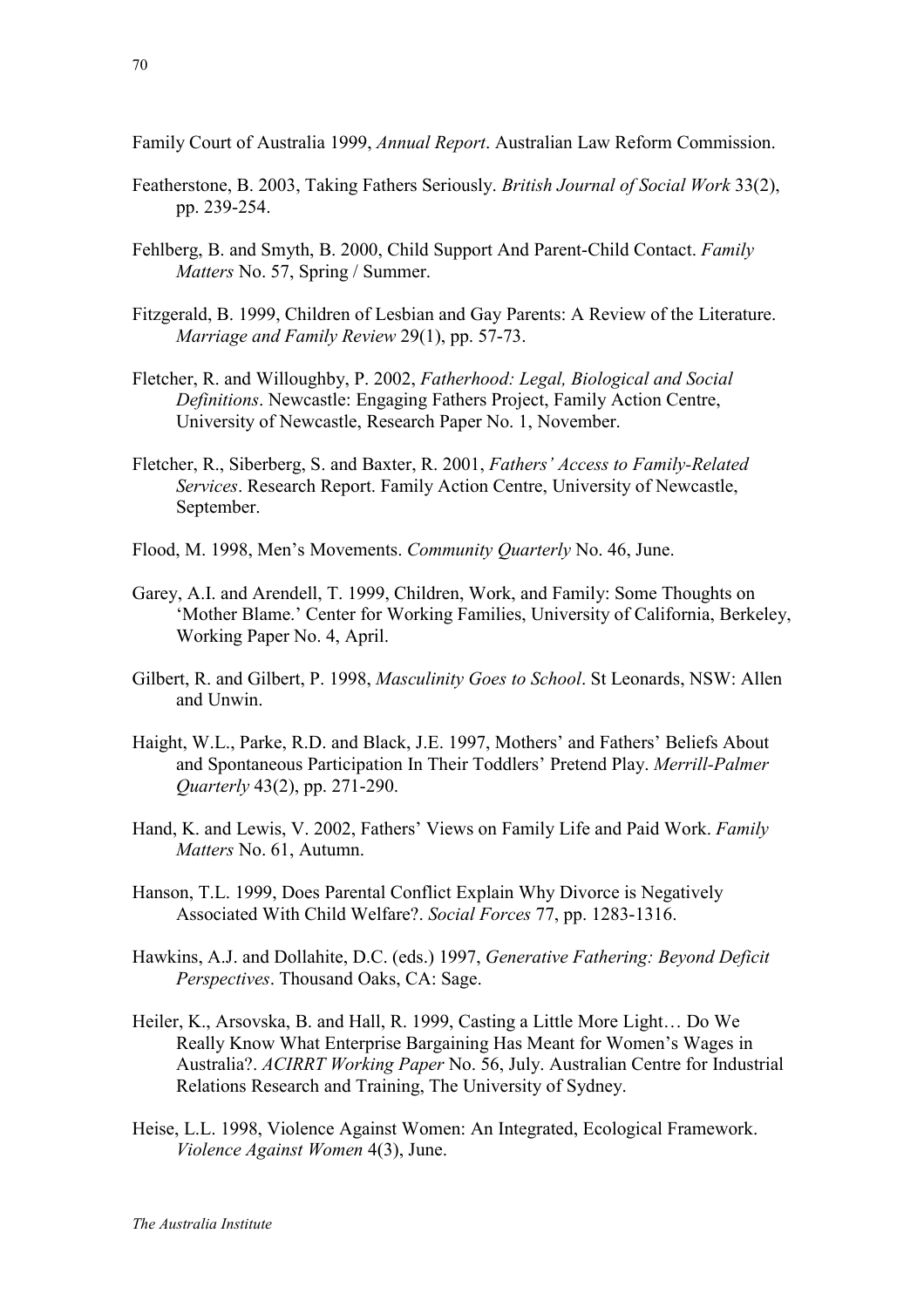- Hetherington, E.M., Bridges, M. and Insabella, G.M. 1998, What Matters? What Does Not? Five Perspectives on the Associations Between Marital Transitions and Children's Adjustment. *American Psychologist* 53, February, pp. 167-184.
- Hite, S. and Colleran, K. 1989, *Good Guys, Bad Guys and Other Lovers: Every Woman's Guide to Relationships*. London: Pandora.
- Howard, J. 2001, *Mothers and Sons: Bringing Up Boys as a Sole Parent*. Port Melbourne, VIC: Lothian.
- Howard, S. 2003, Dialogue with Dads: Fathers' Perceptions of Their Roles. Paper to *8th Australian Institute of Family Studies Conference*, Melbourne, 12 February.
- HREOC (Human Rights and Equal Opportunity Commission) 2003, Submission to the Inquiry Into Child Custody Arrangements in the Event of Family Separation.
- Jaffee, S. R., Moffitt, T.E., Caspi, A. and Taylor, A. 2003, Life With (or Without) Father: The Benefits of Living With Two Biological Parents Depend on the Father's Antisocial Behavior. *Child Development* 71(1), pp. 109-126.
- Kaufman, M. 1993, *Cracking the Armour: Power, Pain and the Lives of Men*. Toronto, Ontario: Penguin.
- Kaye, M., Stubbs, J. and Tolmie, J. 2003, *Negotiating Child Residence and Contact Arrangements Against a Background of Domestic Violence*. Families, Law and Social Policy Research Unit, Research Report No. 1, June.
- Kaye, M. and Tolmie, J. 1998a, Fathers' Rights Groups in Australia and Their Engagement With Issues of Family Law. *Australian Journal of Family Law* 12(1), March, pp. 19-67.
- Kaye, M. and Tolmie, J. 1998b, Discoursing Dads: The Rhetorical Devices of Fathers' Rights Groups. *Melbourne University Law Review* 22, pp. 162-194.
- Keebaugh, S. 2003, Discounting Care: Shared care and social security policy. *Australian Feminist Law Journal* Vol. 18, June, pp. 152-178.
- Kimmel, M.S. 1987, The Contemporary 'Crisis' of Masculinity in Historical Perspective. In H. Brod, (ed), *The Making of Masculinities: The New Men's Studies*. Boston: Allen & Unwin.
- Kinnear, P. 2002, *New Families for Changing Times*. Canberra: The Australia Institute, Discussion Paper No. 46, June.
- Knight, R.A. and Prentky, R.A. 1987, The Developmental Antecedents and Adult Adaptations of Rapist Subtypes. *Criminal Justice and Behavior* 14(4), December, pp. 403-426.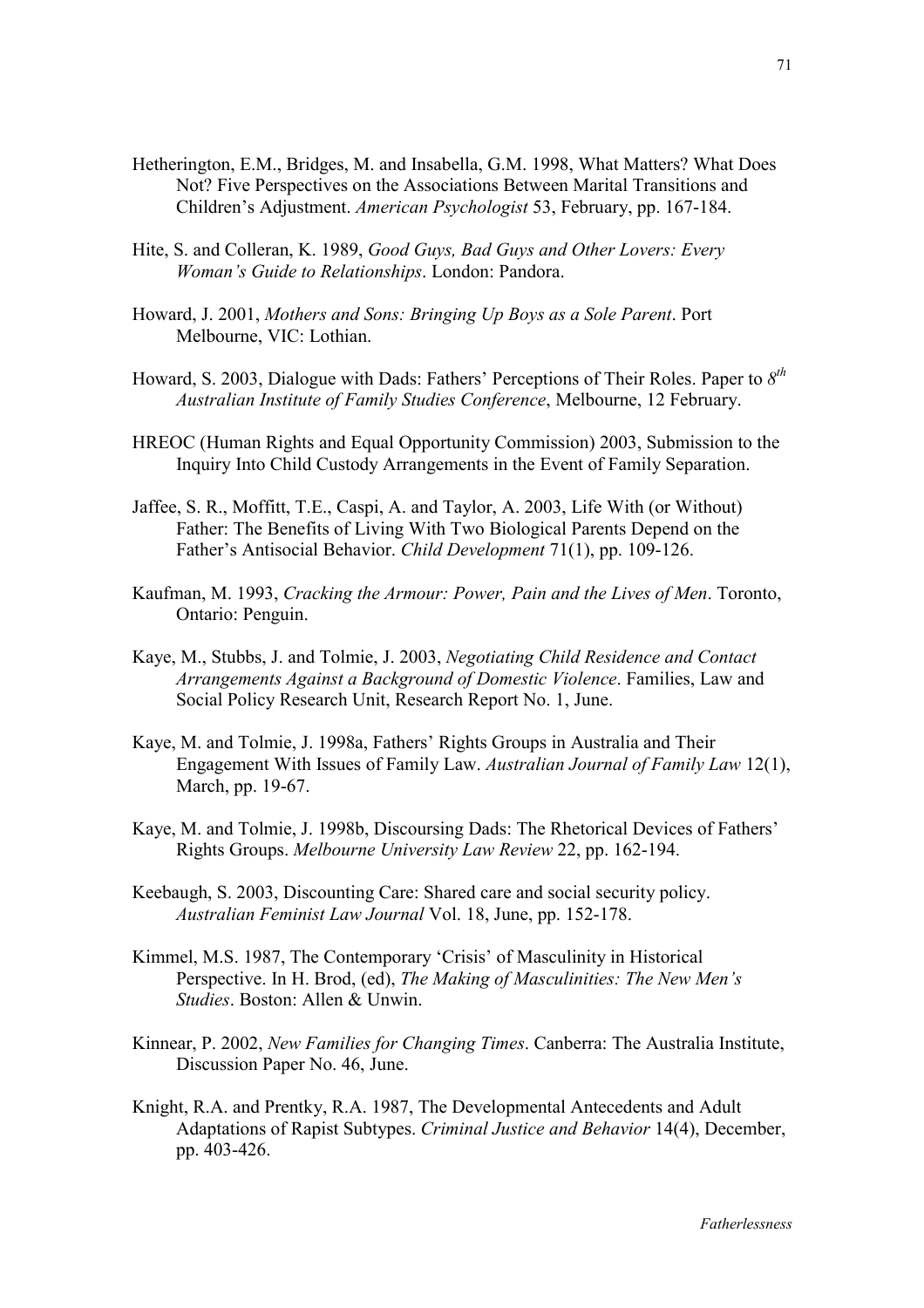- Lamb, M.E. 1981, The Development of Father-Infant Relationships. In M.E. Lamb, (ed.), *The Role of the Father in Child Development*. (2nd edition) New York: John Wiley, pp. 459-488.
- Lamb, M.E. 1995, The Changing Role of Fathers. Chapter 2 in J.L. Shapiro, M.J. Diamond and M. Greenberg, (eds), *Becoming a Father: Contemporary, Social, Developmental, and Clinical Perspectives*. New York: Springer.
- Lamb, M.E. (ed.) 1997, *The Role of the Father in Child Development*. (3rd edition) New York: John Wiley.
- Lichter, D.T., Graefe, D.R. and Brown, J.B. 2003, Is Marriage a Panacea? Union Formation Among Economically Disadvantaged Unwed Mothers. *Social Problems* 50(1), pp. 60-86.
- Lindsay, J., Smith, A.M.A. and Rosenthal, D. 1997, *Secondary Students, HIV/AIDS and Sexual Health*. Melbourne: Centre for the Study of STDs, Faculty of Health Sciences, La Trobe University.
- Lye, D. 1999, What The Experts Say: Scholarly Research on Post-divorce Parenting and Child Well-being. Chapter 4 in *Washington State Parenting Act Study*, Washington State Supreme Court Gender and Justice Commission and Domestic Relations Commission [http://www.courts.wa.gov/newsinfo/newsinfo\\_reports/parent/parentingplanstudy.p](http://www.courts.wa.gov/newsinfo/newsinfo_reports/parent/parentingplanstudy.pdf) d[f](http://www.courts.wa.gov/newsinfo/newsinfo_reports/parent/parentingplanstudy.pdf)
- Macdonald, E. 2003, Trial doubles fathers' custody chances. *The Canberra Times*, 11 October.
- Maddison, S. 1999, Private Men, Public Anger: The Men's Rights Movement in Australia. *Journal of Interdisciplinary Gender Studies*. 4(2), December.
- McCann, R. 2000, *On Their Own: Boys Growing Up Underfathered*. Sydney: Finch.
- Messner, M.A. 1997, *Politics of Masculinities: Men in Movements*. University of Southern California: Sage.
- Miedzian, M. 1991, *Boys Will Be Boys: Breaking the Link Between Masculinity and Violence*. New York: Doubleday.
- Milburn, C. 1998, Angry Middle-Aged Men. *The Age*, 9 December.
- Moloney, L. 2001, Do Fathers 'Win' Or Do Mothers 'Lose'? A Preliminary Analysis of Closely Contested Parenting Judgements in the Family Court of Australia. *International Journal of Law, Policy and the Family* 15, pp. 363-396.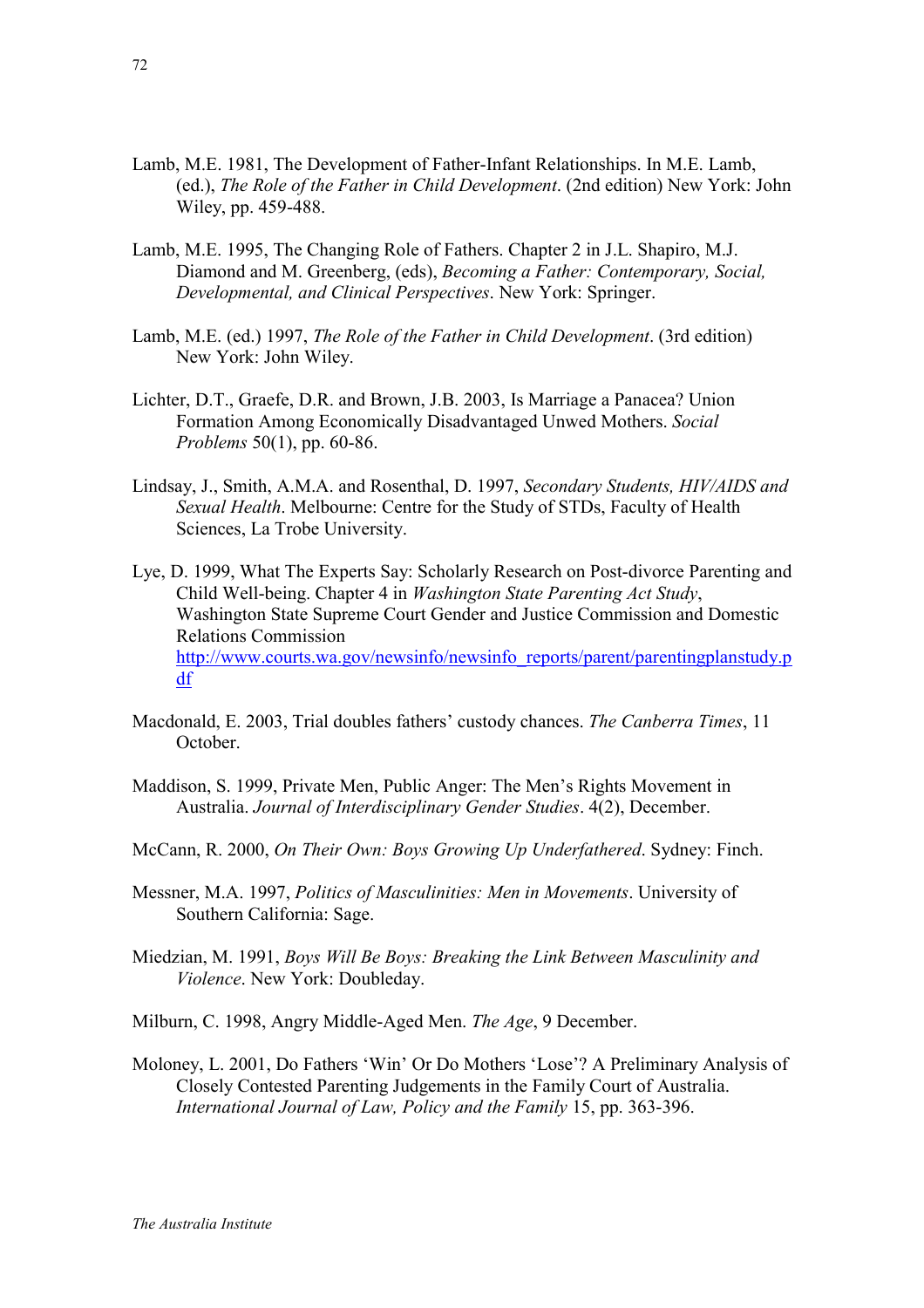- National Council of Single Mothers and their Children 2003, Response to Question on Notice, Inquiry Into Child Custody Arrangements in the Event of Family Separation, Adelaide hearings.
- NCHSR (ed) 1999, *HIV/AIDS and Related Diseases in Australia: Annual report of behaviour 1999*. Sydney: National Centre in HIV Social Research.
- Nickson, A. 1996, Keeping a Straight Face: Schools, Students, and Homosexuality, Part 1. In C. Beavis and L. Laskey, (eds), *Schooling and Sexualities: Teaching For a Positive Sexuality*. Geelong: Deakin Centre for Education and Change, Deakin University.
- Office of the Status of Women 1995, *Community Attitudes to Violence Against Women*. Canberra: Department of the Prime Minister and Cabinet.
- O'Reilly, A. (ed.) 2001, *Mothers and Sons: Feminism, Masculinity, and the Struggle to Raise Our Sons*. Routledge.
- Parke, M. 2003, *Are Married Parents Really Better for Children? What Research Says About the Effects of Family Structure on Child Well-Being*. Couples and Marriage Series Brief No. 3, Center for Law and Social Policy, May. (Annotated version.) URL: [http://www.clasp.org/Pubs/DMS/Documents/1052841111.75/marriage\\_brief3\\_an](http://www.clasp.org/Pubs/DMS/Documents/1052841111.75/marriage_brief3_annotated.pdf) [notated.pdf.](http://www.clasp.org/Pubs/DMS/Documents/1052841111.75/marriage_brief3_annotated.pdf)
- Parkinson, P. 2003, Custody Battle. *About the House* (Newsletter of Parliament House). September – October.
- Parkinson, P. and Smyth, B. 2003, When the difference is night and day: Some empirical insights into patterns of parent-child contact after separation. Paper to *Steps Forward for Families: Research, Practice and Policy.* 8<sup>th</sup> Australian Institute of Family Studies Conference, Melbourne, 12-14 February.
- Pease, B. 2002, *Men and Gender Relations*. Melbourne: Tertiary Press.
- Popenoe, D. 1996, *Life Without Father*. New York: The Free Press.
- Rhoades, H., Graycar, R. and Harrison, M. 2002, *The Family Law Reform Act 1995: The First Three Years*. University of Sydney and Family Court of Australia.
- Rickard, M. 2002, Children of Lesbian and Single Women Parents. *Research Note*, No. 41, 4 June, Canberra: Department of the Parliamentary Library, Commonwealth of Australia.
- Rissel, C.E., Richters, J., Grulich, A.E., de Visser, R.O. and Smith, A.M.A. 2003, Sex in Australia: Attitudes Towards Sex in a Representative Sample of Adults. *Australian and New Zealand Journal of Public Health* 27(2), April, pp. 118-123.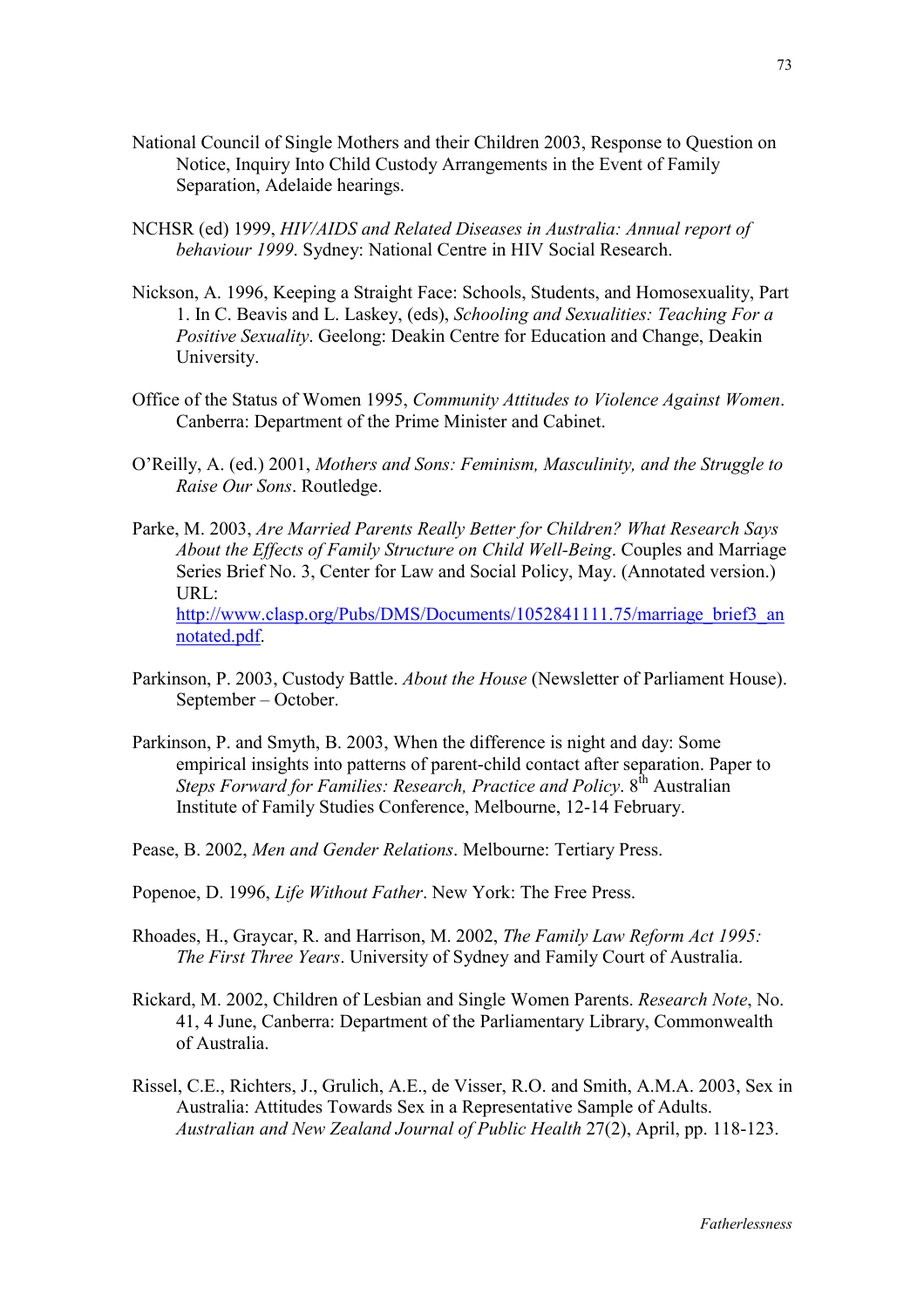- Rodgers, B. 2003, Submission to the Inquiry Into Child Custody Arrangements in the Event of Family Separation.
- Russell, G., Barclay, L., Edgecombe, G., Donovan, J., Habib, G., Callaghan, H. and Pawson, Q. 1999, *Fitting Fathers Into Families: Men and the Fatherhood Role in Contemporary Australia*. Canberra: Commonwealth Dept of Family and Community Services.
- Russell, G. and Bowman, L. 2000, *Work and Family: Current Thinking, Research and Practice*. Department of Family and Community Services.
- Sanson, A. and Lewis, V. 2001, Children and Their Family Contexts. *Family Matters* No. 59, Winter.
- Sattel, J.W. 1992, The Inexpressive Male: Tragedy or Sexual Politics?. In M. Kimmel and M. Messner, (eds), *Men's Lives*. New York & Toronto: Macmillan/Maxwell (2nd edition), pp. 350-358.
- Schubert, M. 2003, New law to share children in divorce. *The Australian*, 16 June.
- Segal, L. 1993, Changing Men: Masculinities in Context. *Theory and Society* 22, pp. 625-641.
- Shapiro, J.L., Diamond, M.J. and Greenberg, M. (eds) 1995, *Becoming a Father: Contemporary, Social, Developmental, and Clinical Perspectives*. New York: Springer.
- Sigle-Rushton, W. and McLanahan, S. 2002, Father Absence and Child Well-being: A Critical Review (No. 2002-20). Princeton, NJ: Center for Research on Child Wellbeing. URL: [http://crcw.princeton.edu/workingpapers/WP02-20-Sigle.pdf.](http://crcw.princeton.edu/workingpapers/WP02-20-Sigle.pdf) Accessed, 31 July 2003.
- Silverstein, L.B. and Auerbach, C.F. 1999, Deconstructing the Essential Father. *American Psychologist* Vol. 54, No. 6, June, pp. 397-407.
- Silverstein, O. and Rashbaum, B. 1994, *The Courage to Raise Good Men*. New York: Viking.
- Smyth, B., Sheehan, G. and Fehlberg, B. 2001, Post-Divorce Parenting Patterns: A Summary of Findings from the Institute's Australian Divorce Transitions Project. *Family Matters* No. 59, Winter.
- Stacy, J. and Biblarz, T.J. 2001, (How) Does the Sexual Orientation of Parents Matter? *American Sociological Review* 66(2), pp. 159-183.
- Stacey, J. 1998, Dada-ism in the 1990s: Getting Past Baby Talk About Fatherlessness. In C.R. Daniels, (ed.), *Lost Fathers: The Politics of Fatherlessness*. London: Macmillan, pp. 51-84.